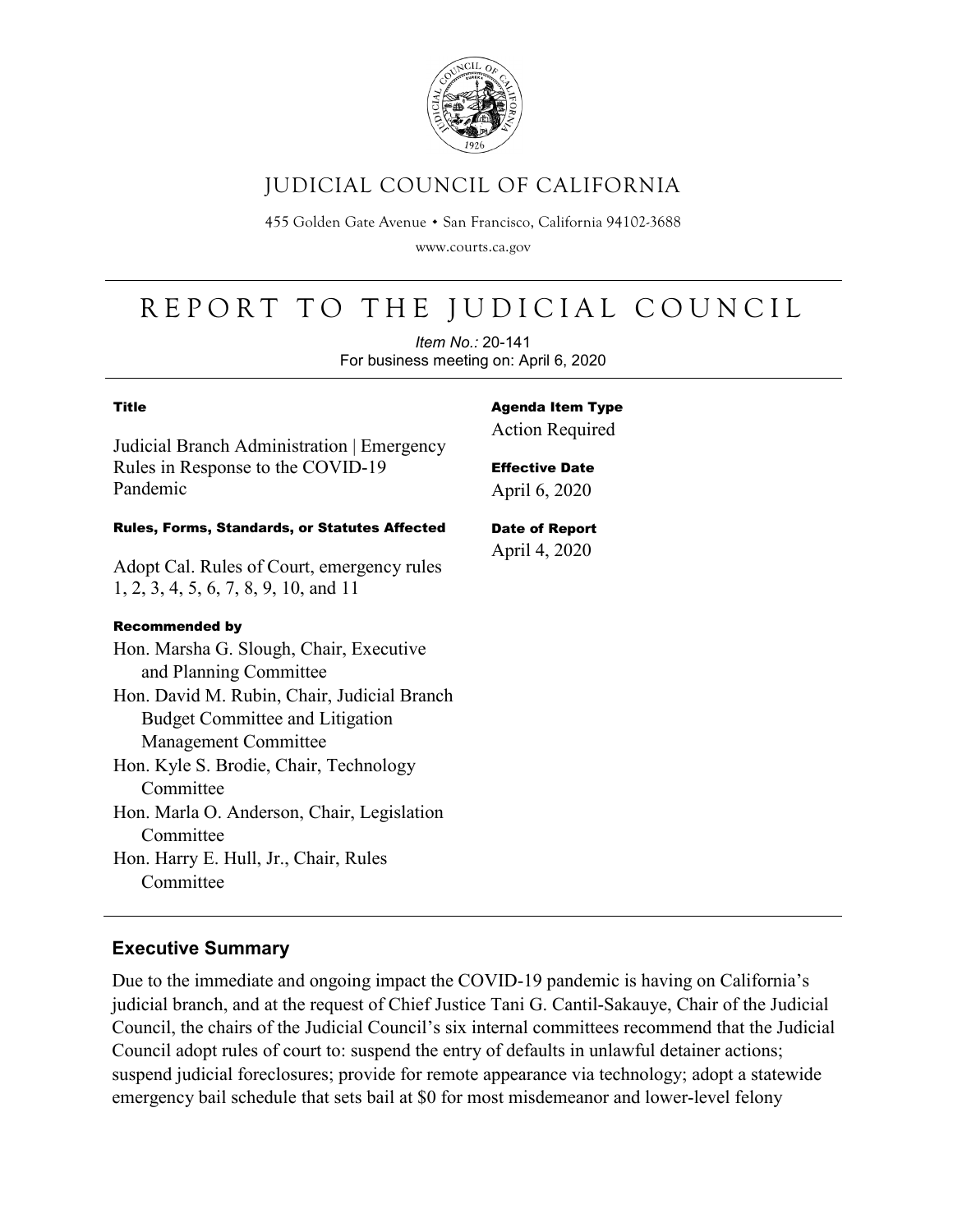offenses; provide for personal appearance through counsel for defendants in pretrial criminal proceedings; prioritize for juvenile dependency and juvenile delinquency proceedings various hearing and orders and set a structure for remote hearings and continuances; extend the timeframes for specified temporary restraining orders; and adopt miscellaneous civil proposals, including suspending the statutes of limitations governing civil actions. The Judicial Council should take these temporary actions in order to protect the health and safety of the public, court employees, attorneys, litigants, and judicial officers, as well as staff and inmates in detention facilities, and law enforcement during the state of emergency related to the COVID-19 pandemic.

On March 20, 2020 Governor Newsom issued a statewide shelter in place order<sup>[1](#page-1-0)</sup> with limited exceptions for emergency services. Adults over the age of 65 and persons of any age who have serious underlying medical conditions are at higher risk and required to stay home. In addition, several counties have issued local shelter in place orders that are more restrictive than the statewide order issued by the Governor. Courts are currently operating with greatly reduced numbers of staff and judicial officers. The courts' workforce continues to diminish weekly as staff and judicial officers are overtaxed and risking their health. As a result, the courts must responsibly, carefully, stringently and strategically determine which urgent court services take priority. Thus far, the efforts of the judicial branch have been to balance the access to justice for critical and vulnerable populations of people, while ensuring the health and safety of the public we serve and those in the courts. During this time, it is critical to balance the demands on the courts and concerns for the public, including the need to extend time to permit the courts to establish remote technology for those who wish to use it.

# **Recommendation**

The chairs of the Judicial Council's six internal committees recommend that the Judicial Council adopt the following rules of court, to take effect immediately:

Unlawful Detainers and Foreclosures: Proposed Emergency Rules 1-2

- 1. Adopt emergency rule 1 to suspend the issuance of summons and entry of default and default judgments on unlawful detainer complaints, and to allow courts to set trials on any unlawful detainer actions in which a defendant has appeared more than 60 days after the request for such a trial, unless the court finds that earlier action is needed to protect public health and safety.
- 2. Adopt emergency rule 2 to stay all actions for judicial foreclosures on mortgages and deeds of trust and extend all deadlines related to such actions.

Use of Technology to Conduct Proceedings Remotely: Proposed Emergency Rule 3

<span id="page-1-0"></span> <sup>1</sup> Executive Order N-33-20: *<https://covid19.ca.gov/img/Executive-Order-N-33-20.pdf>*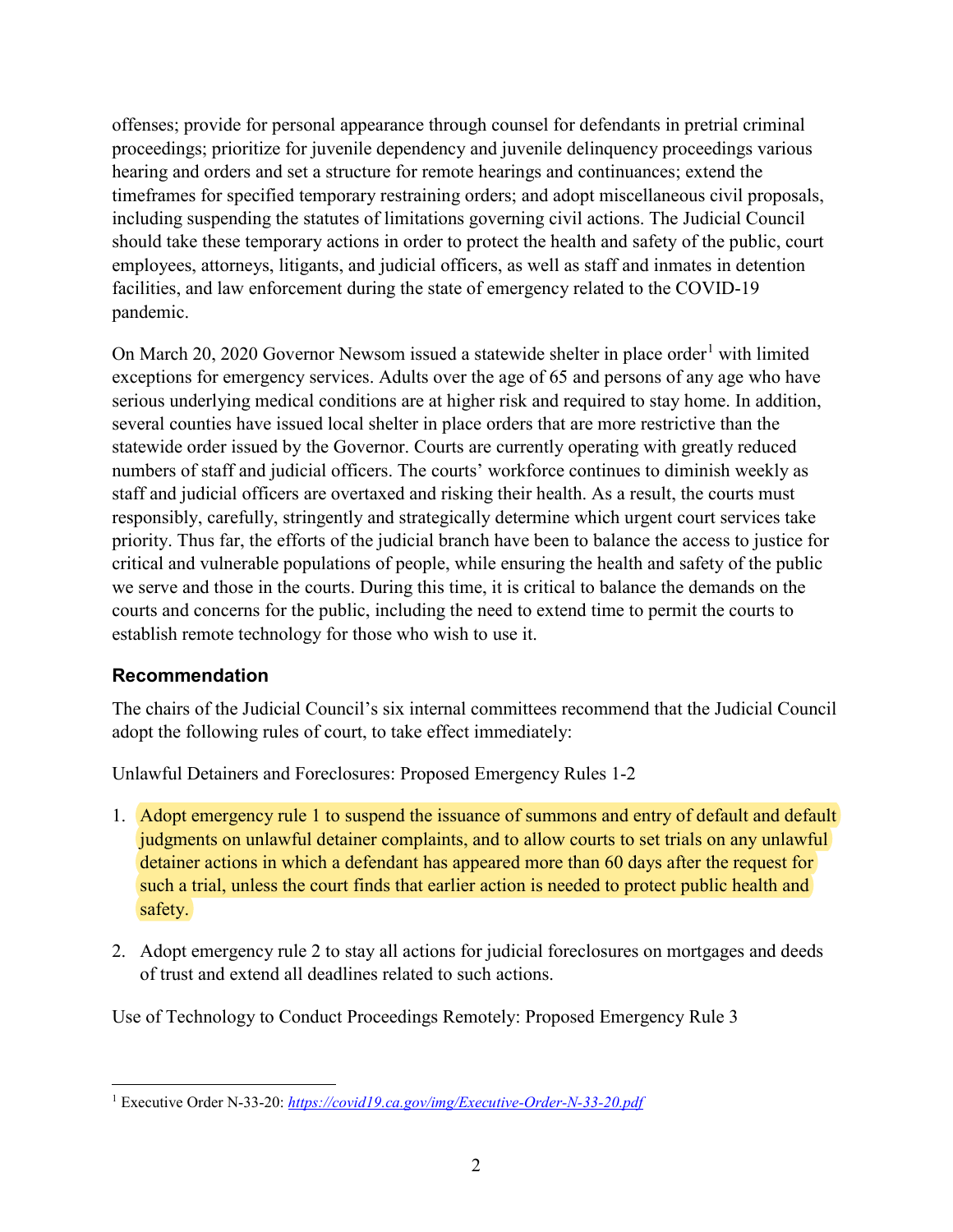3. Adopt emergency rule 3 to provide that courts may require that judicial proceedings and court operations be conducted remotely; however, in criminal proceedings, courts must receive the consent of the defendant to conduct the proceeding remotely. Conducting proceedings remotely includes, but is not limited to, the use of video, audio, and telephonic means for remote appearances; the electronic exchange and authentication of documentary evidence; e-filing and e-service; and the use of remote interpreting, remote reporting, and electronic recording to make the official record of an action or proceeding.

### Criminal Proceedings: Proposed Emergency Rules 4-5

- 4. Adopt emergency rule 4 establishing a statewide Emergency Bail Schedule that sets bail at \$0 for most misdemeanor and lower-level felony offenses and includes other specified provisions.
- 5. Adopt emergency rule 5 to provide for appearance through counsel and remote appearance via technology for defendants in pretrial criminal proceedings.

Juvenile Dependency and Juvenile Delinquency Proceedings: Proposed Emergency Rules 6-7

- 6. Adopt emergency rule 6 for juvenile dependency proceedings that would prioritize specified hearings and orders and set a structure for remote hearings and continuances.
- 7. Adopt emergency rule 7 related to juvenile delinquency that would prioritize hearings and orders in juvenile delinquency proceedings and set a structure for remote hearings and continuances. Emergency rule 7 would also grant an extension of time under Welfare and Institutions Code section 709.

Temporary Restraining Orders: Proposed Emergency Rule 8

8. Adopt emergency rule 8 related to temporary restraining orders that, among other changes, would extend the timeframes for specified orders and allow courts to transmit an order in any format to the entering agency for transmission into the California Department of Justice database. [2](#page-2-0)

Civil Proceedings: Proposed Emergency Rules 9-11

- 9. Adopt emergency rule 9 to toll the statutes of limitation for all civil causes of action from April 6, 2020, to 90 days after the state of emergency related to the COVID-19 pandemic is lifted.
- 10. Adopt emergency rule 10 to increase by six months, for all civil actions filed on or before April 6, 2020, the five years in which to bring the actions to trial under Code of Civil

<span id="page-2-0"></span><sup>2</sup> Family Code section 6380 requires that protective orders be entered into the California Restraining and Protective Order System (CARPOS) maintained by the Department of Justice.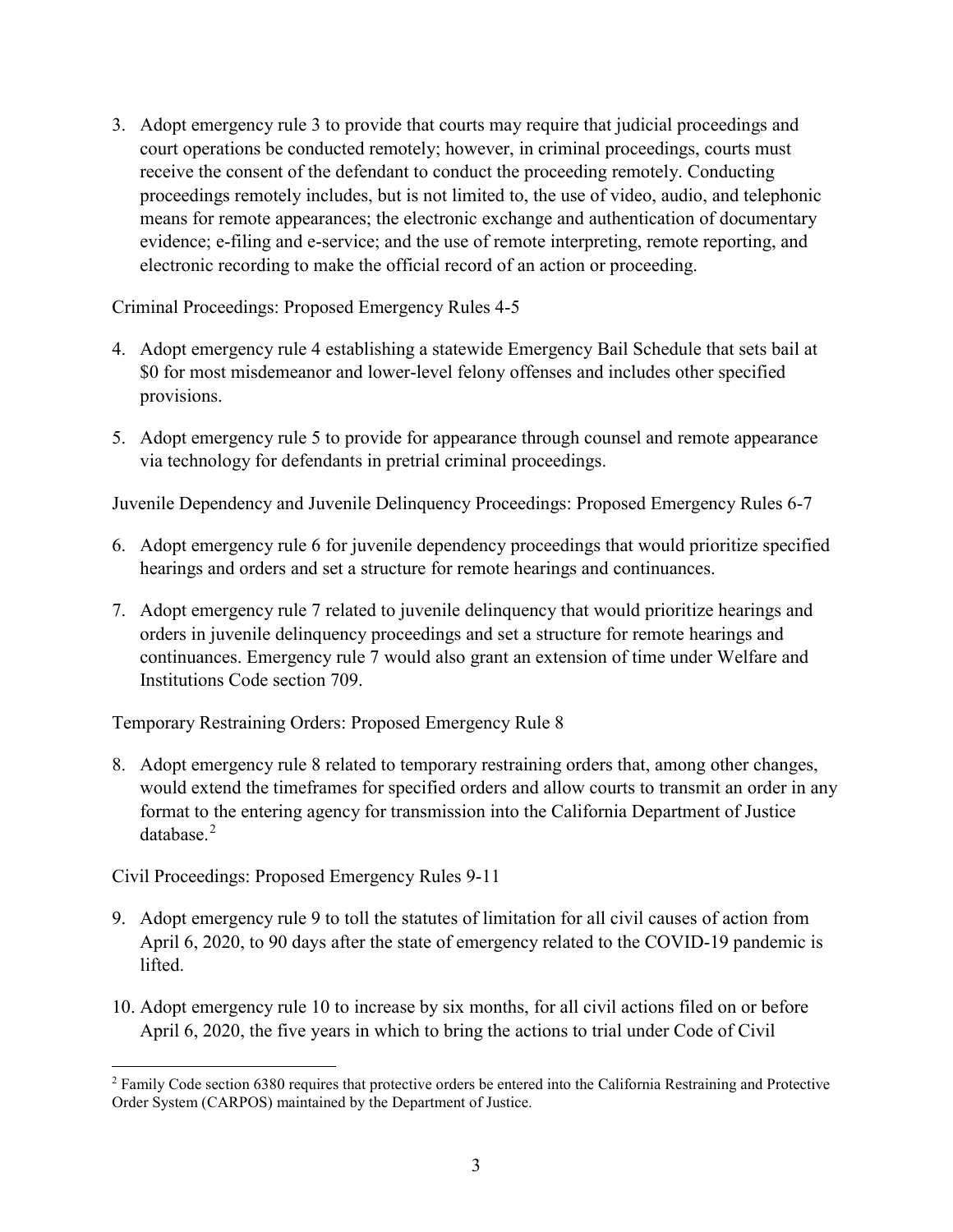Procedure section 583.310 and the three years in which to bring a new trial of the actions under Code of Civil Procedure section 583.320.

11. Adopt emergency rule 11 to allow a party or nonparty deponent, at their election or the election of the deposing party, to appear at a deposition remotely through electronic means.

# **Relevant Previous Council Action**

This is the second action taken by the Judicial Council to address the impact of the COVID-19 pandemic as it affects California's residents and judicial branch.

- $\bullet$  On March 28, 2020<sup>[3](#page-3-0)</sup>, the Judicial Council met in an emergency session and approved recommendations authorizing and supporting the Chief Justice to, among other actions, issue statewide orders to extend certain statutory deadlines until 90 days after the state of emergency related to COVID-19 is lifted. Those orders include the following:
- Extending the 10-day court period provided in Penal Code section 859b for the holding of a preliminary examination and the defendant's right of release to 30 court days;
- Extending the time period provided in Penal Code section 825 within which a defendant charged with a felony offense shall be taken before a magistrate from 48 hours to not more than 7 days;
- Extending the time period provided in Penal Code section 1382 for the holding of a criminal trial by no more than 30 days; and
- Extending the time periods provided in Code of Civil Procedure sections 583.310 and 583.320 to bring an action to trial by no more than 30 days.

The Judicial Council also directed the superior courts to:

- Make use of available technology, when possible, to conduct judicial proceedings and court operations remotely in order to protect the health and safety of the public, court personnel, judicial officers, litigants, and witnesses. This includes the use of video, audio, and telephonic means for remote appearances, reporting, and interpreting in judicial proceedings; the electronic exchange and authentication of documentary evidence; and the use of e-filing and e-service; and
- For criminal and juvenile proceedings, including arraignments and preliminary examinations, prioritize the use of available technology to meet current statutory time requirements and ensure that defendants are not held in custody, and children are not held

<span id="page-3-0"></span> <sup>3</sup> Judicial Council of Cal., Judicial Branch Administration: Response to the COVID-19 Pandemic (Mar. 27. 2020), *[https://jcc.legistar.com/LegislationDetail.aspx?ID=4408176&GUID=C64F8BB5-2C51-46DC-90FA-](https://jcc.legistar.com/LegislationDetail.aspx?ID=4408176&GUID=C64F8BB5-2C51-46DC-90FA-A51F1C56BF94)[A51F1C56BF94](https://jcc.legistar.com/LegislationDetail.aspx?ID=4408176&GUID=C64F8BB5-2C51-46DC-90FA-A51F1C56BF94)*.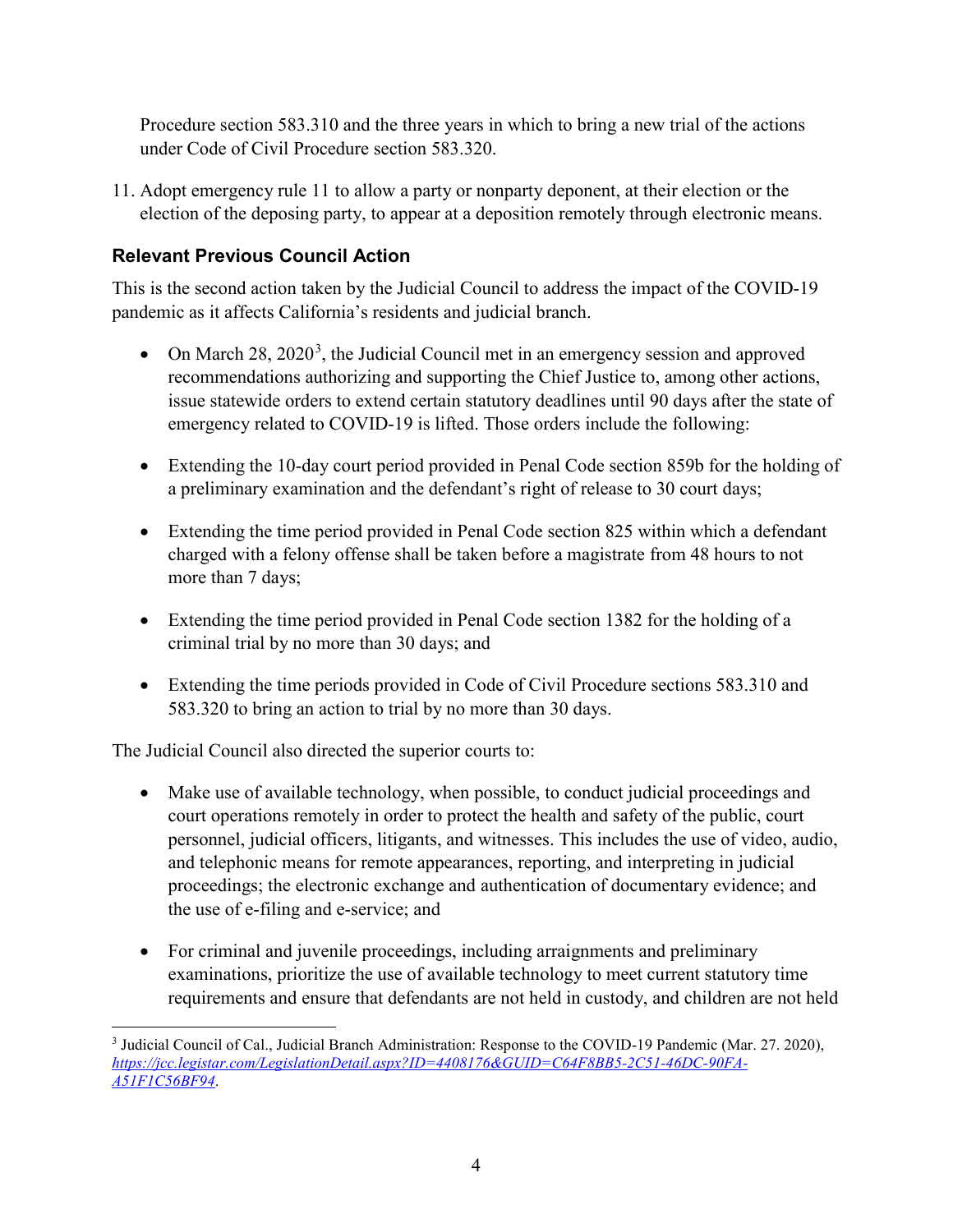in custody or removed from the custody of their parents or guardians, without timely due process of law or in violation of constitutional rights.

The Chief Justice issued a statewide order<sup>[4](#page-4-0)</sup> on March 30 implementing the temporary emergency measures approved by the Judicial Council. The Chief Justice has also issued two advisories<sup>[5](#page-4-1)</sup> and one other statewide order,<sup>[6](#page-4-2)</sup> as well as approximately 100 individual emergency orders at the request of courts.[7](#page-4-3)

# **Analysis/Rationale**

# **Background**

The United States continues to be the epicenter of the global pandemic caused by the COVID-19 virus. As of April 3, 2020, it was reported that there have been more than one million confirmed cases of COVID-19 in the world and more than 54,000 deaths.

On March 4, 2020, Governor Gavin Newsom proclaimed a state of emergency in California as a result of the threat of COVID-19.<sup>[8](#page-4-4)</sup> Despite sustained efforts by all levels of government, COVID-19 continues to spread rapidly and is impacting nearly all sectors of California.

As of this writing, the Governor's COVID-19 website reported that in California there are more than 10,000 positive cases and there have been 237 deaths. A surge of COVID-19 cases is expected in the next two weeks, and the Governor predicts that the state needs another 50,000 hospital beds to accommodate new cases. Californians have been directed to stay at home to slow the spread of the virus and to practice social distancing. Nearly all venues with public gatherings have been closed, including state parks and beaches.

The continuous operation of our courts to provide due process and protect the public is essential for our constitutional form of government; however, courts are clearly high-risk places during this pandemic because they require gatherings of judicial officers, court staff, litigants, attorneys, witnesses, defendants, law enforcement, and juries in numbers well in excess of what is allowed for gathering under current executive and health orders. Indeed, many court facilities in California are ill-equipped to implement social distancing and satisfy other public health

<span id="page-4-0"></span> <sup>4</sup> March 30 statewide order: *[https://newsroom.courts.ca.gov/news/chief-justice-issues-order-implementing](https://newsroom.courts.ca.gov/news/chief-justice-issues-order-implementing-temporary-court-emergency-measures)[temporary-court-emergency-measures](https://newsroom.courts.ca.gov/news/chief-justice-issues-order-implementing-temporary-court-emergency-measures)*.

<span id="page-4-1"></span><sup>5</sup> The two advisories may found at: *[https://newsroom.courts.ca.gov/news/california-chief-justice-issues-guidance-to](https://newsroom.courts.ca.gov/news/california-chief-justice-issues-guidance-to-expedite-court-emergency-orders)[expedite-court-emergency-orders](https://newsroom.courts.ca.gov/news/california-chief-justice-issues-guidance-to-expedite-court-emergency-orders)*, and *[https://newsroom.courts.ca.gov/news/california-chief-justice-issues-second](https://newsroom.courts.ca.gov/news/california-chief-justice-issues-second-advisory-on-emergency-relief-measures)[advisory-on-emergency-relief-measures](https://newsroom.courts.ca.gov/news/california-chief-justice-issues-second-advisory-on-emergency-relief-measures)*.

<span id="page-4-2"></span><sup>6</sup> March 23 statewide order: *[https://newsroom.courts.ca.gov/news/chief-justice-issues-statewide-order-suspending](https://newsroom.courts.ca.gov/news/chief-justice-issues-statewide-order-suspending-jury-trials)[jury-trials](https://newsroom.courts.ca.gov/news/chief-justice-issues-statewide-order-suspending-jury-trials)*.

<span id="page-4-3"></span><sup>7</sup> Copies of the emergency orders may found at: *[https://newsroom.courts.ca.gov/news/court-emergency-orders-](https://newsroom.courts.ca.gov/news/court-emergency-orders-6794321)[6794321](https://newsroom.courts.ca.gov/news/court-emergency-orders-6794321)*.

<span id="page-4-4"></span><sup>8</sup> State of emergency proclamation: *[https://www.gov.ca.gov/wp-content/uploads/2020/03/3.4.20-Coronavirus-SOE-](https://www.gov.ca.gov/wp-content/uploads/2020/03/3.4.20-Coronavirus-SOE-Proclamation.pdf)[Proclamation.pdf](https://www.gov.ca.gov/wp-content/uploads/2020/03/3.4.20-Coronavirus-SOE-Proclamation.pdf)*.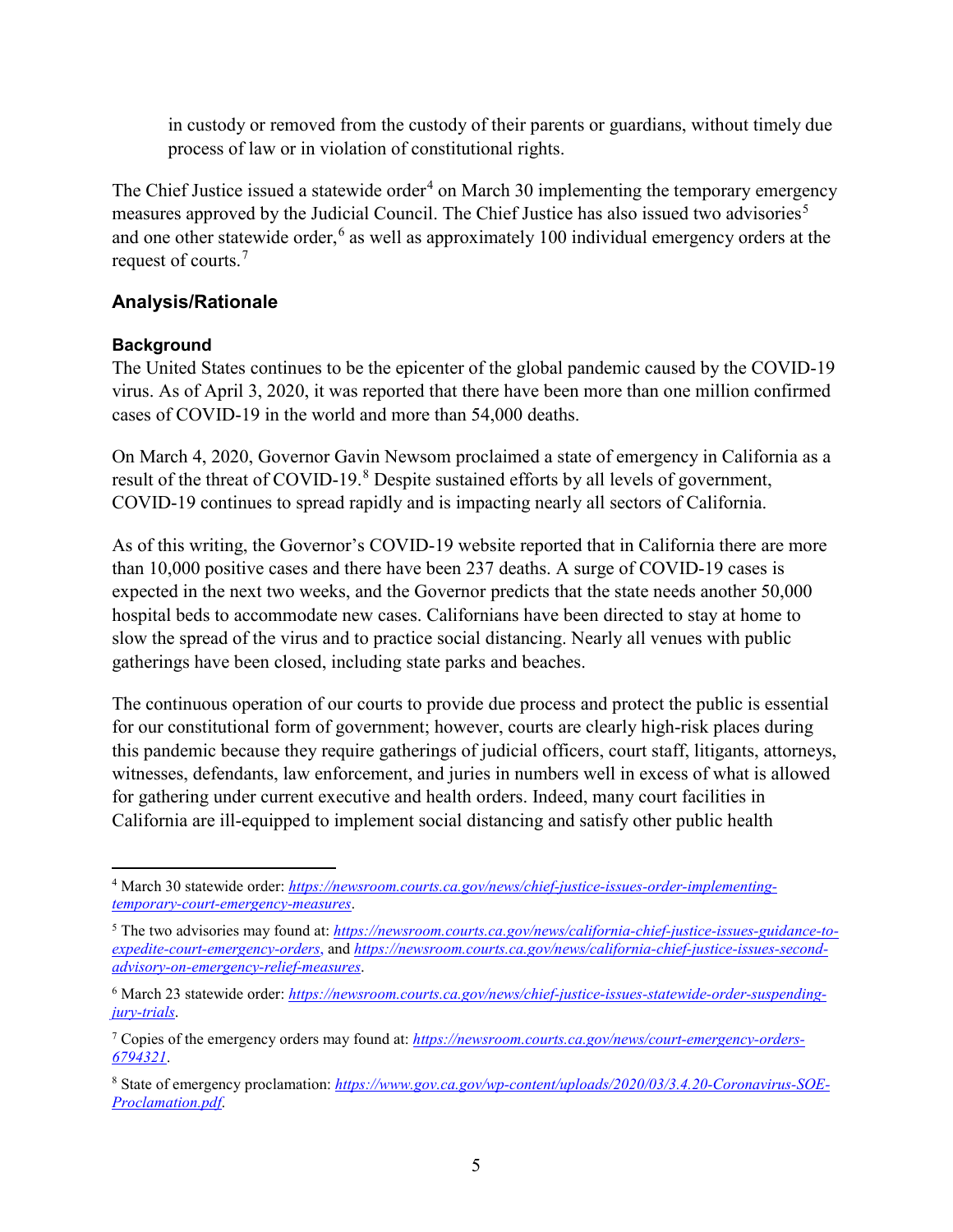requirements necessary to protect people involved in court proceedings and prevent the further spread of COVID-19.

Every state and territory in the country has now delayed jury trials. New York State Unified Court System has implemented temporary "virtual court" operations in New York City Criminal and Family Courts to reduce courtroom density and stem the spread of COVID-19. However, courts must provide due process for defendants who are currently in custody and are entitled to timely pretrial appearances.

On March 16, the California legislature voted unanimously to recess from March 20 to April 13 in response to the COVID-19 pandemic. On April 3, the legislature extended their recess to May 4.

On March 24, the Governor issued an order to suspend the intake of all incarcerated persons into adult state prisons and Division of Juvenile Justice facilities at the county level for a minimum of 30 days, which will impact county jail and juvenile detention facility populations.<sup>[9](#page-5-0)</sup> The spread of the virus has hit California's inmate population as well as staff members in the prison system. Many inmates have ongoing court cases and courts cannot be assured that safe social distancing can be maintained with the transport of in-custody defendants and the holding cells adjacent to or within courthouses.

On March 25, the California Governor announced an agreement with multiple financial institutions allowing Californians economically impacted by the COVID-19 pandemic to receive 90-day grace periods to make mortgage payments and for at least 60 days, the financial institutions will not initiate foreclosure sales or evictions. [10](#page-5-1)

On March 27, the Governor issued an executive order banning the enforcement of eviction orders for renters affected by the COVID-19 pandemic through May 31, 2020.<sup>[11](#page-5-2)</sup> This was in addition to his previous order on March 16 authorizing local governments to halt evictions for renters impacted by the pandemic.<sup>[12](#page-5-3)</sup>

The Governor, also on March 27, issued an order related to the emergency authority of the Chief Justice and the Judicial Council.<sup>[13](#page-5-4)</sup> Among other items, the order states:

In the event that the Judicial Council or its Chairperson, in the exercise of rulemaking authority consistent with Paragraph 2, wishes to consider a rule that would otherwise be

<span id="page-5-0"></span> <sup>9</sup> Executive Order N-36-20: *[www.gov.ca.gov/wp-content/uploads/2020/03/3.24.20-EO-N-36-20.pdf](https://www.gov.ca.gov/wp-content/uploads/2020/03/3.24.20-EO-N-36-20.pdf)*.

<span id="page-5-1"></span><sup>10</sup> Governor's financial relief package: *[www.gov.ca.gov/2020/03/25/governor-gavin-newsom-announces-major](https://www.gov.ca.gov/2020/03/25/governor-gavin-newsom-announces-major-financial-relief-package-90-day-mortgage-payment-relief-during-covid-19-crisis/)[financial-relief-package-90-day-mortgage-payment-relief-during-covid-19-crisis/](https://www.gov.ca.gov/2020/03/25/governor-gavin-newsom-announces-major-financial-relief-package-90-day-mortgage-payment-relief-during-covid-19-crisis/)*.

<span id="page-5-2"></span><sup>11</sup> Executive Order N-37-20: *[www.gov.ca.gov/wp-content/uploads/2020/03/3.27.20-EO-N-37-20.pdf](https://www.gov.ca.gov/wp-content/uploads/2020/03/3.27.20-EO-N-37-20.pdf)*.

<span id="page-5-3"></span><sup>12</sup> Executive Order N-28-20: *[www.gov.ca.gov/wp-content/uploads/2020/03/3.16.20-Executive-Order.pdf](https://www.gov.ca.gov/wp-content/uploads/2020/03/3.16.20-Executive-Order.pdf)*.

<span id="page-5-4"></span><sup>13</sup> Executive Order N-38-20: *[www.gov.ca.gov/wp-content/uploads/2020/03/3.27.20-N-38-20.pdf](https://www.gov.ca.gov/wp-content/uploads/2020/03/3.27.20-N-38-20.pdf)*.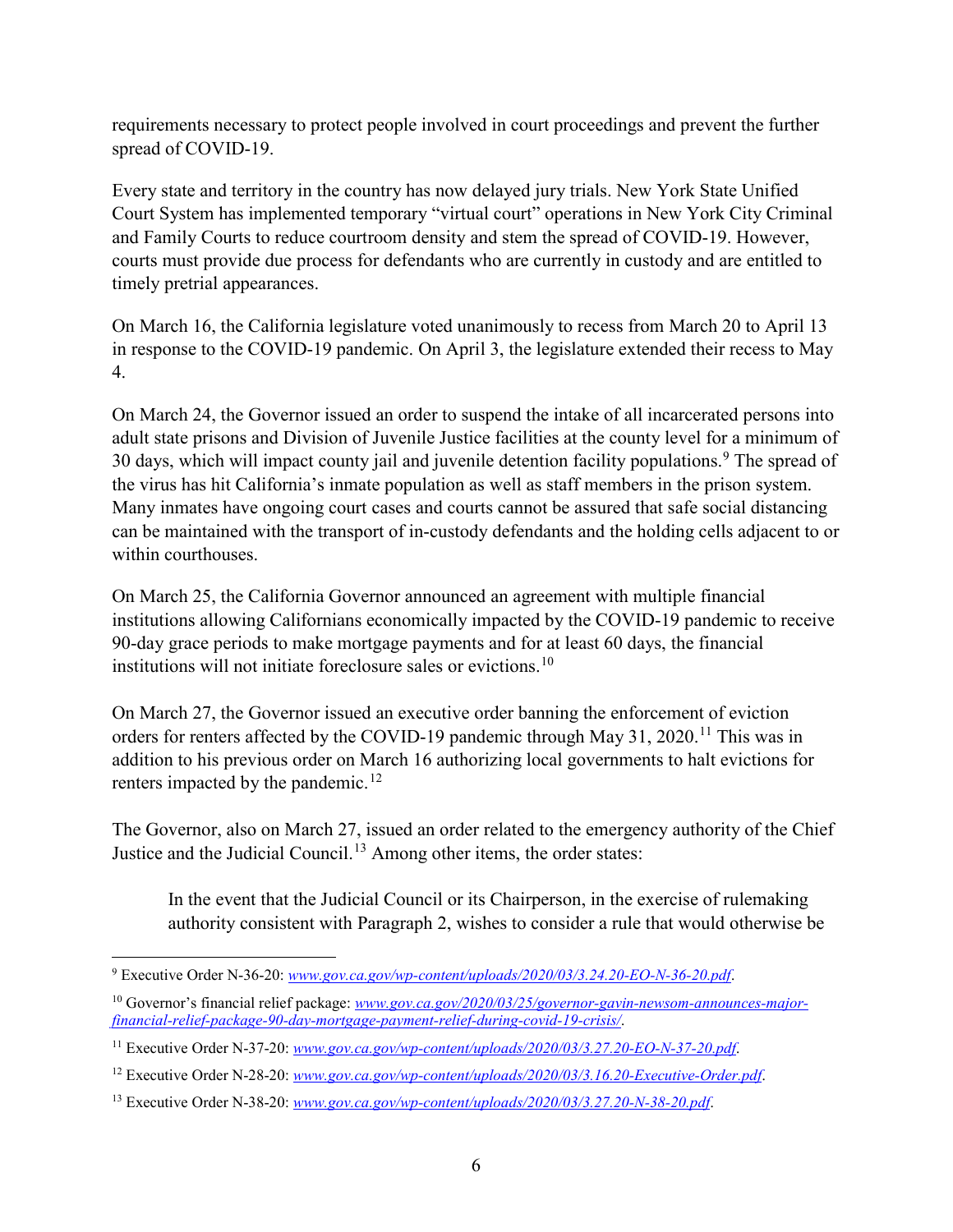inconsistent with any statute concerning civil or criminal practice or procedure, the relevant statute is suspended, subject to the following conditions:

- a. The statute is suspended only to the extent it is inconsistent with the proposed rule;
- b. The statute is suspended only if the proposed rule is adopted; and
- c. The statute is suspended only when the adopted rule becomes effective.

#### **Unlawful detainers and foreclosures: proposed emergency rules 1-2**

At a time when people are being urged to stay at home to protect public health and safety, unlawful detainers are particularly problematic for two reasons: (1) they require very fast legal responses (within five days) from defendants who are often self-represented and at a time when court self-help centers and legal aid services are not readily available; (2) when involving residential property, they threaten to remove people from the very homes they have been instructed to remain in. In addition, the number of such actions for both commercial and residential properties is likely to explode in coming months—as a significant portion of the population faces severe economic losses due to the closing of businesses, loss of income, and inability to work due to illness or the need for childcare in light of stay-at-home orders resulting in a surge of unlawful detainer filings and trials in the courts.

The Governor's executive order is intended to help address this crisis by providing an extended answer period to, and banning the enforcement of evictions for, residential tenants who have suffered COVID-19 pandemic–related income loss and meet certain other requirements. That order, however, cannot by itself provide sufficient assistance to tenants and courts to avert this crisis. Proposed emergency rule 1 would amend current court procedures throughout the pandemic to implement the goals of the executive order as well as protect litigants and court staff.

Proposed rule emergency rule 1 would preclude a court from issuing summonses on unlawful detainer complaints. Currently, the summons that must be issued on the filing of an unlawful detainer complaint instructs the defendant that a formal response must be made within five days—instructions that do not apply to those tenants who meet the conditions of the executive order and which, if defendants do follow them, will deprive the defendants of the rights provided in that order and force them to move forward in a fast-paced proceeding with little or no help available. (Because it is not possible to tell from the face of the complaint whether a tenant might be eligible for the extended answer period and protection from enforcement, it is not feasible to limit issuance of summonses to only certain cases.)

The economic hardships brought on by the COVID-19 pandemic mean that many homeowners will have difficulty making mortgage payments for the same reasons that tenants will have difficulties making rent payments. The Federal Housing Finance Agency has directed certain federal lenders to suspend foreclosures during this crisis, but there are many millions of home mortgages still subject to foreclosure. Although most foreclosures in California take place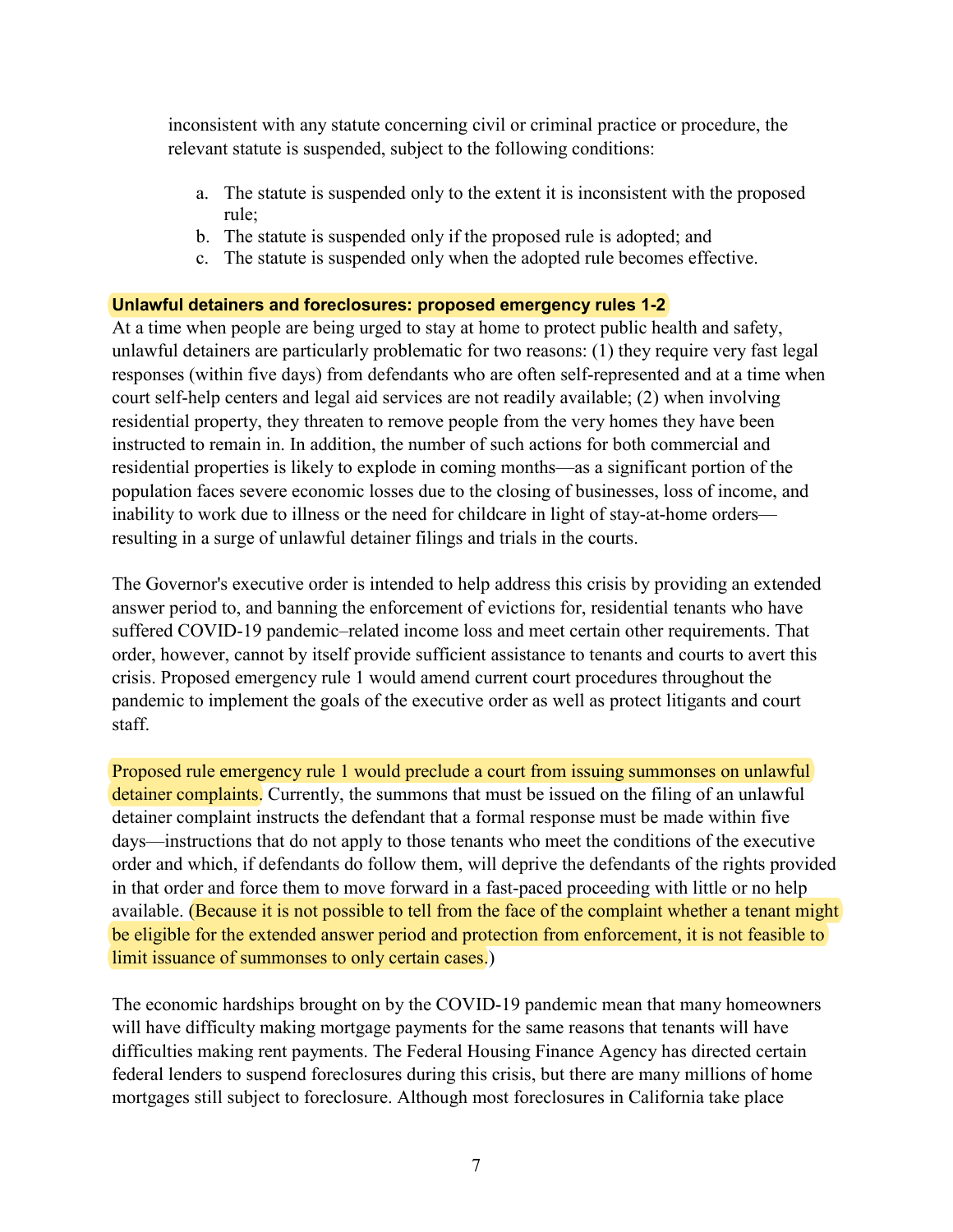without any court action, lenders may choose to file complaints for foreclosure and deficiency judgments with the courts, resulting in evictions of residents at a time when they are most in need of shelter and may find it difficult to afford legal defense. Such proceedings will also impact court staff.

Proposed emergency rule 2 would stay court proceedings on judicial foreclosure actions until 90 days after the state of emergency related to the COVID-19 pandemic is lifted, toll the statute of limitations for filing such actions for that same period, and continue the deadlines for exercising any claims of redemption on foreclosure sales.

# **Use of technology to conduct proceedings remotely: proposed emergency rule 3**

On March 28, the Judicial Council directed superior courts to make use of available technology, when possible, to conduct judicial proceedings and court operations remotely, in order to protect the health and safety of the public, court personnel, judicial officers, litigants, and witnesses. On March 30<sup>14</sup>, the Chief Justice issued an order suspending any rule in the California Rules of Court to the extent such rule would prevent a court from using technology to conduct judicial proceedings and court operations remotely, consistent with Governor Newsom's Executive Order N-38-20, which also provides for the suspension of related statutes that impose limitations on the subject of these emergency orders.

This recommendation is intended to confirm and clarify those previous actions, and to support courts in conducting essential court functions, including arraignments, preliminary hearings, restraining orders, juvenile proceedings, and mental health hearings, while at the same time implementing the social-distancing measures necessary to limit the spread of COVID-19.

This proposal recommends that the council adopt a rule that would suspend any rule in the California Rules of Court and any statute to the extent that the rules and statutes are inconsistent with or limit a court's ability to require that judicial proceedings and court operations be conducted remotely. Specifically, the proposed rule provides that courts may require that judicial proceedings and court operations be conducted remotely; however, in criminal proceedings, courts must receive the consent of the defendant to conduct the proceeding remotely and otherwise comply with proposed emergency rule 5. The proposed rule is intended to provide courts with broad authority to use technology to conduct proceedings remotely, including using video, audio, and telephonic means for remote appearances; requiring the electronic exchange and authentication of documentary evidence; requiring e-filing and e-service; and using remote interpreting, remote reporting, and electronic recording to make the official record of an action or proceeding.

<span id="page-7-0"></span><sup>&</sup>lt;sup>14</sup> March 30 statewide order, supra, note 4.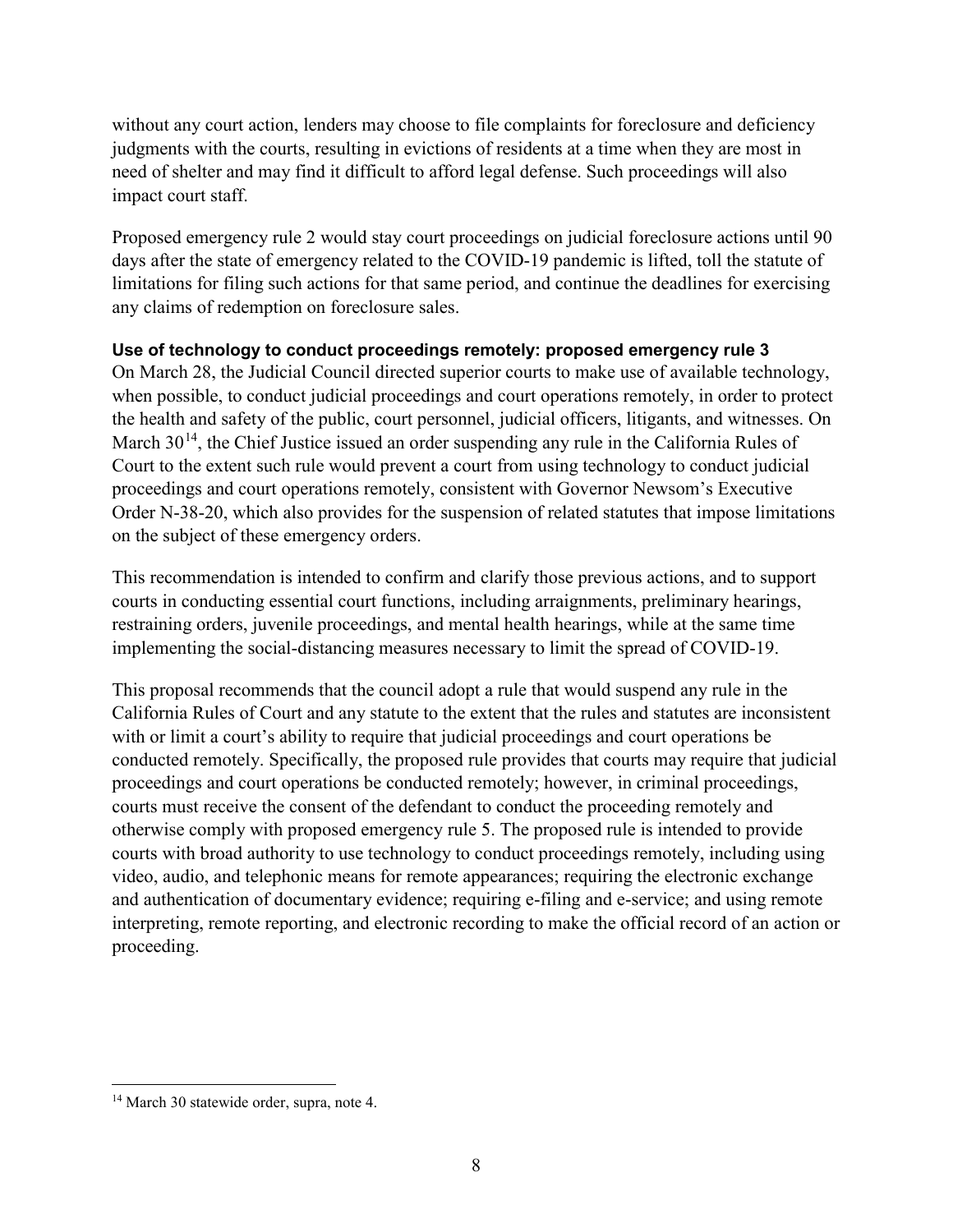## **Criminal proceedings: proposed emergency rules 4-5**

### *Statewide Emergency Bail Schedule*

During the COVID-19 pandemic, trial courts have a vital role to play in balancing public safety and public health by assisting to safely reduce jail populations in a manner that protects the health of inmates, jail staff, those who transport defendants to courts, and others as individuals leave jail and return to their communities. The courts can assist by permitting more persons accused of misdemeanors and other lower-level offenses to be released from jail custody prior to arraignment, which in turn will reduce the immediate burden on the courts to conduct arraignments and preliminary examinations within compact timeframes.

After arrest, an accused person held in jail prior to arraignment must be brought before a magistrate for arraignment within 48 hours (a timeframe that has been extended to seven days under the Chief Justice's order of March 30). Alternatively, if the person has bailed out of custody, there is no specified timeframe within which the arraignment must occur. Whether an accused is in or out of custody, a preliminary hearing must occur within 10 court days after arraignment (a timeframe that has been extended to 30 days under the Chief Justice's order of March 30). If more individuals can bail out of custody, arraignments can be delayed and calendared to a later date, reducing the burden on courts to hold large numbers of arraignments and preliminary examinations within a short timeframe, especially at a time when many courtrooms are closed, and staff is limited.

On March 20, the Chief Justice issued an advisory that recommended the following:

Revise, on an emergency basis, the countywide bail schedule to lower bail amounts significantly for the duration of the coronavirus emergency, including lowering the bail amount to \$0 for many lower level offenses – for all misdemeanors except for those listed in Penal Code section 1270.1 and for lower-level felonies.

Following this advisory, some courts adopted emergency bail schedules, but during this time there is a need for greater uniformity throughout the state.

This proposal is for the Judicial Council to adopt an emergency rule of court that provides for a statewide Emergency Bail Schedule. Proposed emergency rule 4 would require:

- The Emergency Bail Schedule to set bail at \$0 for misdemeanors and certain felonies, with exceptions for serious felonies under Penal Code section 1192.7(c) and violent felonies under Penal Code sections 667.5(c), and other offenses such as those involving domestic violence or stalking, driving under the influence offenses, and offenses requiring sex offender registration.
- Pursuant to Penal Code section 1269b, the application of the statewide Emergency Bail Schedule to any accused currently held in county jail custody charged with an offense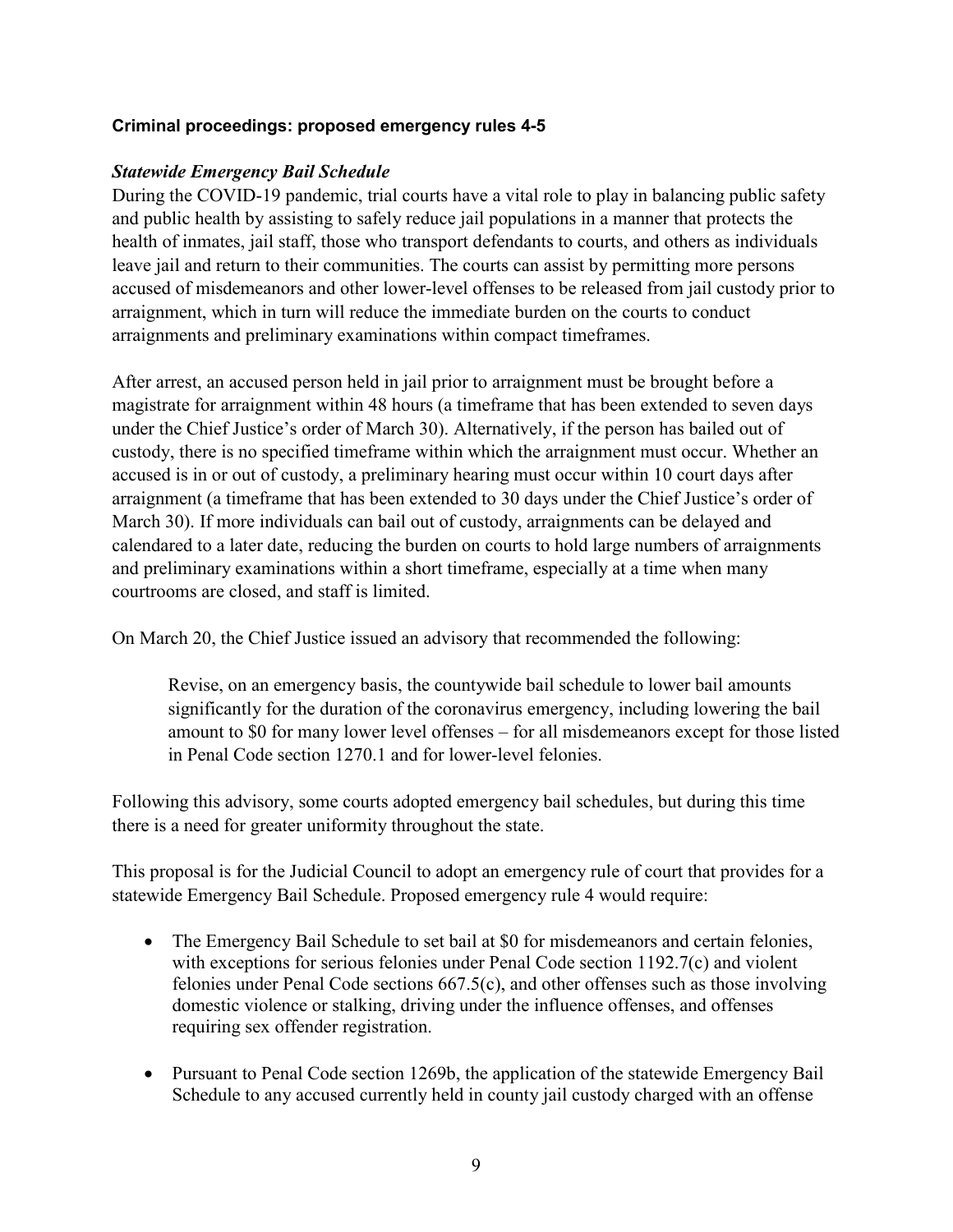covered by the schedule. The rule would provide that each superior court's current bail schedule would remain in effect for all offenses other than those addressed in the Emergency Bail Schedule and provide courts with authority to revise those remaining portions of their schedules, including setting bail for court-specific conduct enhancements and any status enhancements.

- Bail to be set at \$0 for violations of misdemeanor probation, whether the arrest is made with or without a bench warrant. For violations of felony probation, parole, post release community supervision, or mandatory supervision, bail must be set in the same amount as bail for the underlying substantive charge of conviction under the Emergency Bail Schedule.
- No later than 5 p.m. on April 10, 2020, requires courts to apply the statewide Emergency Bail Schedule to every accused person arrested and in pretrial custody and to every person held in pretrial jail custody.
- This rule will remain in effect until 90 days after the Governor declares that the state of emergency arising from the COVID-19 pandemic is lifted, or until amended or repealed by the Judicial Council.

# *Remote Appearance via Technology and Appearance through Counsel for Defendants in Pretrial Criminal Proceedings*

Article I, section 15 of the California Constitution provides, in part, "The defendant in a criminal cause has the right to a speedy public trial, to compel attendance of witnesses in the defendant's behalf, to have the assistance of counsel for the defendant's defense, to be personally present with counsel, and to be confronted with the witnesses against the defendant." Consistent with the Constitution, Penal Code section 977 provides the accused with options regarding personal appearance, appearance through counsel, and appearances via technology for arraignment, plea, sentencing, and other phases of criminal proceedings, requires the defendant's presence under specified circumstances, and provides certain protections.

During the COVID-19 pandemic, trial courts must protect defendants' constitutional rights to have the assistance of counsel and to be personally present with counsel, and at the same time take steps to protect the health of defendants, judicial officers, court staff, counsel, and all those who are required to be present in court. This proposed rule of court, together with other protective efforts, enables courts to strike that balance.

Under the proposed rule, courts must, with the knowing and voluntary consent of the defendant, permit the defendant to appear through counsel at all pretrial portions of a criminal proceeding. Additionally or alternatively, and to the greatest extent possible, courts must provide for the remote appearance of defendants via audio/visual electronic communication or other technology. The technology must provide for private communications between the defendant and the attorney. The rule requires courts to accept defendants' waivers of appearance through oral representation of counsel or electronic communication by the defendant.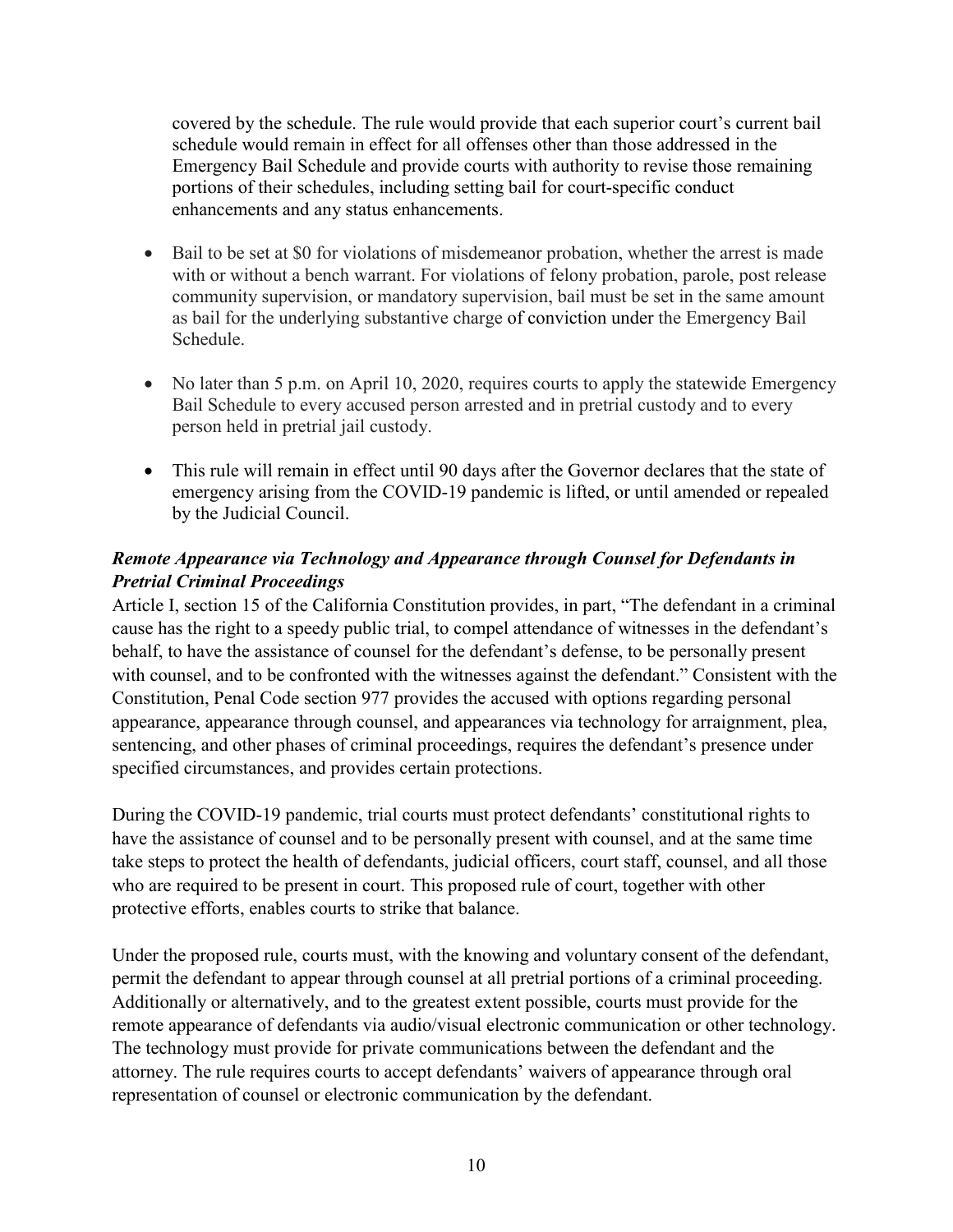#### **Juvenile dependency proceedings: proposed emergency rules 6-7**

During the state of emergency related to the COVID-19 pandemic, critical juvenile dependency proceedings, also called child welfare proceedings, need to occur to ensure that a child is safe from child abuse and neglect. Judicial oversight is needed to ensure the safety, permanency, and well-being of children and youth who have been removed from their homes and placed into foster care or who may need to be removed from their homes. Prolonged or indefinite delays in delivering services and postponements of judicial oversight place children's safety and wellbeing in jeopardy, may lead to unnecessarily long stays in foster care, and are inconsistent with statutory and regulatory requirements. To ensure that courts can provide the critical oversight that is necessary to protect children and families during the state of emergency related to the pandemic, it is recommended that the council adopt an emergency rule of court for juvenile dependency proceedings to take effect immediately that would:

- Prioritize hearings and orders that need to be made in juvenile dependency proceedings. These include hearing detentions, psychotropic medication requests, emergency medical requests, temporary restraining orders, reentry petitions for nonminor dependents, and section 388 petitions that require immediate relief based on the state of emergency related to the pandemic.
- Provide a structure for remote hearings and continuances of hearings during the state of emergency related to the pandemic. Hearing requirements include provisions for remote appearances, service of notice, court reports, determinations of required findings and orders including the need for continuances in certain circumstances, and visitation orders.

Juvenile delinquency proceedings: During the state of emergency related to the COVID-19 pandemic, critical juvenile delinquency proceedings need to occur in order to protect the community and provide for the rehabilitation of the child. Delays in these hearings can cause prolonged and unnecessary detention in juvenile detention facilities that negatively impact the well-being of the child. While there are many parallels between juvenile delinquency and criminal proceedings, there are key differences including confidential proceedings and records, no access to juries, and opportunities to seal records, all of which are rooted in the objective of rehabilitating the child during a key period of development. To ensure that courts can provide the critical oversight and judicial determinations that are necessary to protect the community and provide services to the child during the state of emergency related to the COVID-19 pandemic, it is recommended that an emergency rule be adopted to take effect immediately that would:

• Prioritize hearings and orders that need to be made in juvenile delinquency proceedings. These include hearing detentions and other hearings for in-custody children, psychotropic medication requests, emergency medical requests, temporary restraining orders, reentry petitions for nonminor dependents, any request for a warrant for a child, probable-cause determinations, proceedings for children who are not detained, and hearings for children in foster care.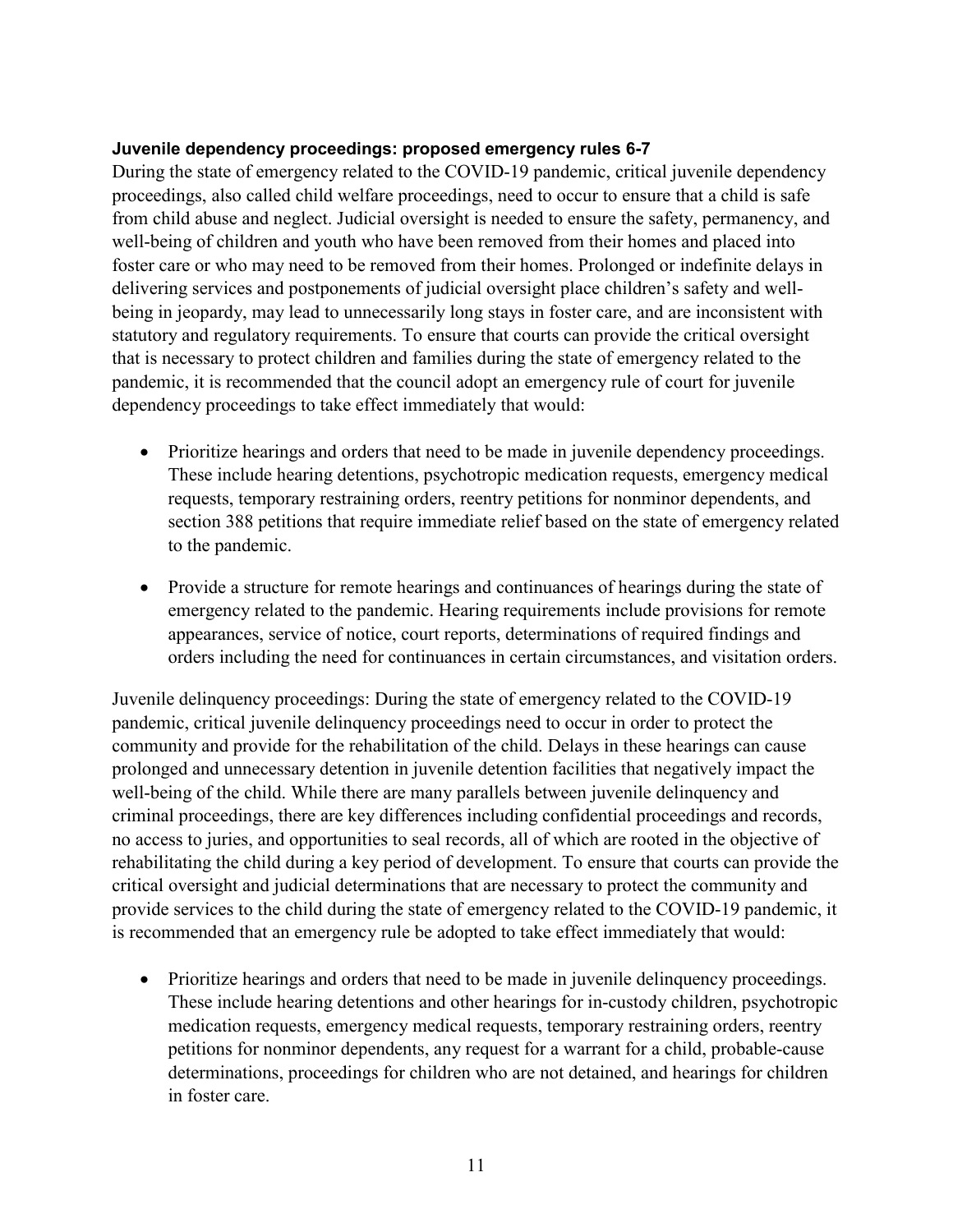- Provide a structure for remote hearings and continuances of hearings during the state of emergency related to the pandemic. Hearing requirements include provisions for remote appearances, service of notice, and introduction of evidence.
- Grant an extension of time for requirements under Welfare and Institutions Code section 709 concerning a child who is not competent for juvenile adjudication.

## **Temporary restraining orders: proposed emergency rule 8**

In times of crisis, many individuals, including victims of domestic violence, are more vulnerable as access to the court and social services become more limited. It is imperative that our courts continue to be open to Californians who seek restraining orders to stop abuse, harassment, or other harm. During this crisis, courts are also significantly impacted and are limiting operations to protect the public, court staff, and judicial officers. To ensure that litigants throughout California have access to court services statewide, and to ensure that individuals needing protection have valid and enforceable orders during court closures, it is recommended that the council adopt an emergency rule of court to take effect immediately that would do the following:

- 1. Provide that emergency protective orders issued pursuant to Family Code section 6250 be granted for up to 30 days;
- 2. Allow courts to issue temporary restraining orders and gun violence emergency protective orders for up to 90 days, to allow the matter to be heard by the court;
- 3. Allow courts to automatically extend any criminal protective order that is set to expire during state of emergency related to the COVID-19 pandemic period, for up to 90 days, to allow the matter to be heard by the court;
- 4. Require courts to provide a means for the filing of ex parte requests for any temporary restraining order. Courts may do so by providing a physical location, drop box, or, if feasible, through electronic means;
- 5. Allow e-signatures for restraining order requests;
- 6. If the proposed restrained party appears remotely, not require further service on the restrained party for enforcement purposes, provided that the court follows the requirements of Family Code section 6384; and
- 7. When extending a temporary restraining order, if completing the mandatory Judicial Council forms is impractical, allow courts to transmit an order in any format to the entering agency for transmission into the California Department of Justice database.<sup>[15](#page-11-0)</sup>

<span id="page-11-0"></span><sup>&</sup>lt;sup>15</sup> Family Code section 6380 requires that protective orders be entered into CARPOS.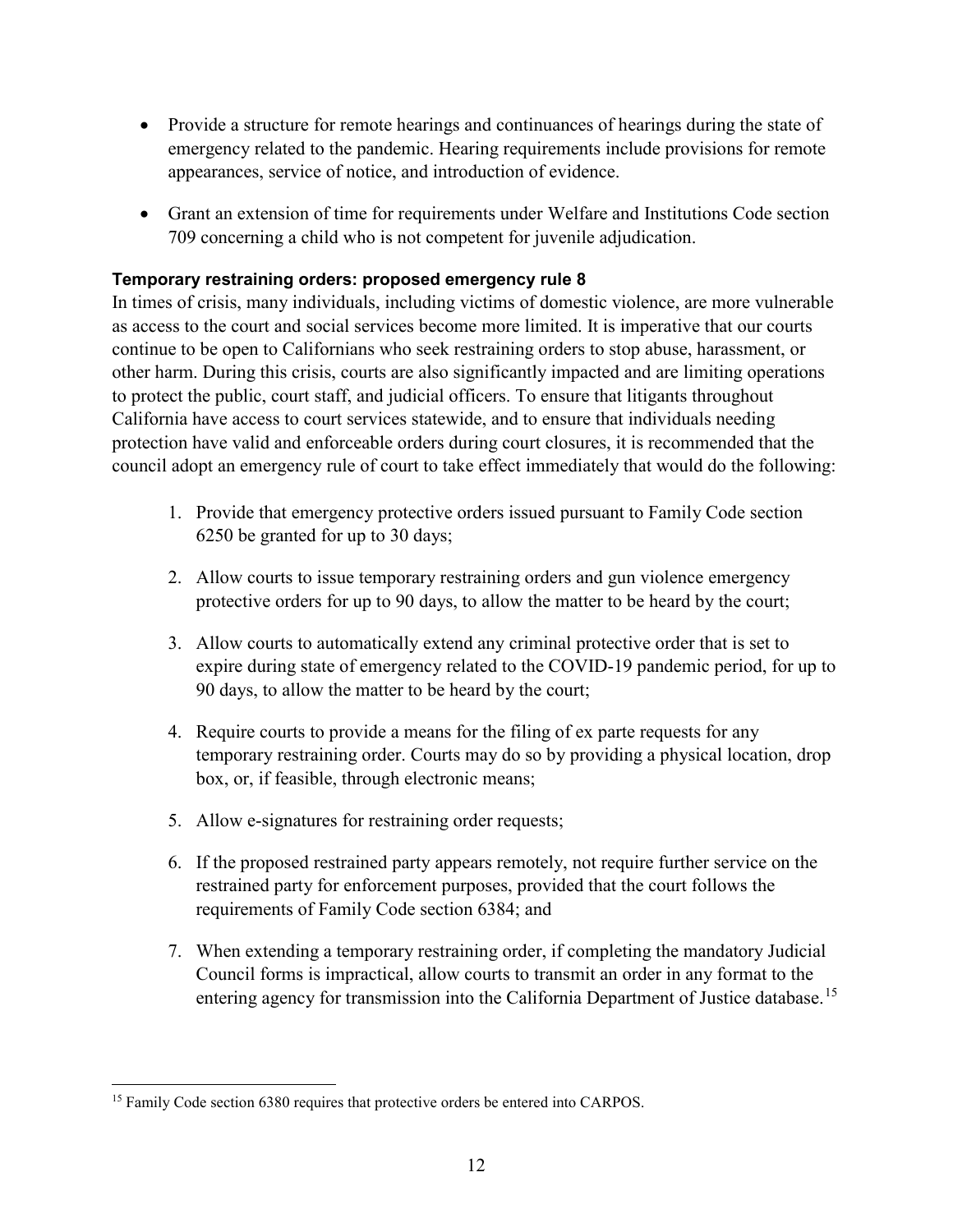# **Civil proceedings: proposed emergency rules 9-11**

The COVID-19 pandemic is having a severe impact on the lives and well-being of all Californians. The human crisis, in turn, has disrupted and delayed the operations of superior courts across the state. Given Constitutional imperatives, the superior courts have had to shift their resources to address the most urgent criminal actions and proceedings affecting the most vulnerable. The disruption to court operations will have long-term repercussions on the workload of the superior courts, and civil trials of less urgent matters are likely to be the last to be resolved in the courts' increasing backlog.

To protect the rights of litigants in civil proceedings and to address the long-term backlog of civil actions, the chairs of the internal committees recommend the following rule proposals:

# *Toll the running of statutes of limitation for civil causes of action*

Proposed emergency rule 9 tolls the statutes of limitation for civil causes of action. Tolling stops or suspends the running of time in statutes of limitations; when the tolling period ends (90 days from the end of the state of emergency), the time to bring an action will begin to run again. This rule is necessary to allow parties and attorneys time to investigate, gather information and evidence, and determine whether to file an action. During the pendency of the state of emergency, the ability to do so is restricted. Proposed emergency rule 9 would, for all civil causes of action, toll the statutes of limitation from April 6, 2020, to 90 days after the Governor lifts the state of emergency related to the COVID-19 pandemic.

# *Extend the time in which to bring civil actions to trial*

Proposed emergency rule 10 provides a six-month extension of the statutory limits on the time to bring a civil action to trial.

- Proposed rule 10(a) would, for all civil actions filed before April 6, 2020, increase by six months the time in which the actions would otherwise have to have been brought to trial in Code of Civil Procedure section 583.310 (for a total of five years and six months).
- Proposed rule 10(b) would, for all actions filed before April 6, 2020, if a new trial is granted in the action, increase by six months to three years within which the action would otherwise have to again be brought to trial in Code of Civil Procedure section 583.320 (for a total of three years and six months). Proposed subdivision (b) explicitly confirms that nothing in the subdivision requires that an action again be brought to trial before expiration of the time prescribed in subdivision (a) of the rule.

# *Remote Depositions*

Proposed emergency rule 11 allows for the use of remote depositions. Under current law, a party deponent is required to attend a deposition in person, and a nonparty deponent may appear remotely only with the permission of the court upon a finding of good cause. (Code Civ. Proc., § 2025.310(b); Cal. Rules of Court, rule 3.1010(c) and (d).) At a time when people are being urged, if not required, to stay at home to protect public health and safety, and when courts are already struggling to address the most urgent matters, the chairs of the internal committees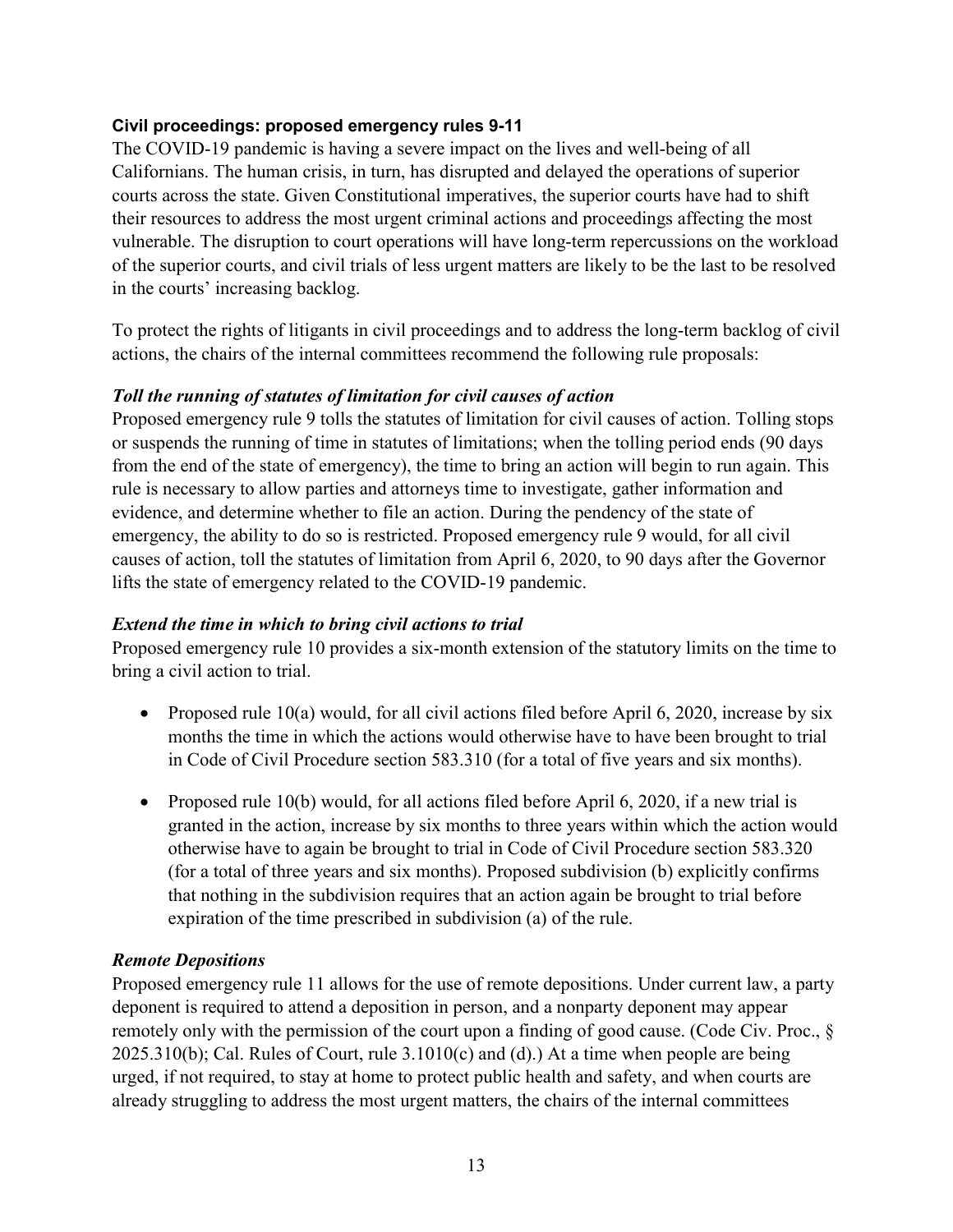recommend that litigants in civil proceedings be given broader authority to allow a deponent to appear at a deposition through electronic means, and without seeking approval of the court.

Under proposed emergency rule 11, a party or nonparty deponent, at their election or the election of the deposing party, is not required to be present with the deposition officer at the time of the deposition.

# **Policy implications**

The COVID-19 pandemic presents an unprecedented crisis that threatens the lives, health, and safety of all Californians. California courts, however, provide critical services that also affect the lives of many Californians, including some of the most vulnerable. Given the length of time the pandemic may impact the state, the courts cannot delay all proceedings indefinitely and must find a way to continue to provide the most critical services.

# **Comments**

This proposal has not been circulated for comment due to the incredible speed with which the COVID-19 pandemic has spread and the urgent need to provide courts with the tools required to keep providing necessary services while also protecting the health and safety of the public and those who interact with the courts.

# **Alternatives considered**

The council could take no action. Over the past month, however, individual courts have been struggling to address the impact of COVID-19. Given the severity of the crisis, the chairs of the Judicial Council's six internal committees concluded that these recommendations were necessary to help give courts the tools they need to confront the impact of the pandemic.

# **Fiscal and Operational Impacts**

It is anticipated that the proposal will facilitate court operations, allowing courts to continue critical functions while protecting the health and safety of all who would be attending court in person, by effecting compliance with social-distancing mandates. It is uncertain what fiscal impact these recommendations may have on the courts.

# **Attachments and Links**

1. Cal. Rules of Court, Appendix, emergency rules 1–11, at pages 15-29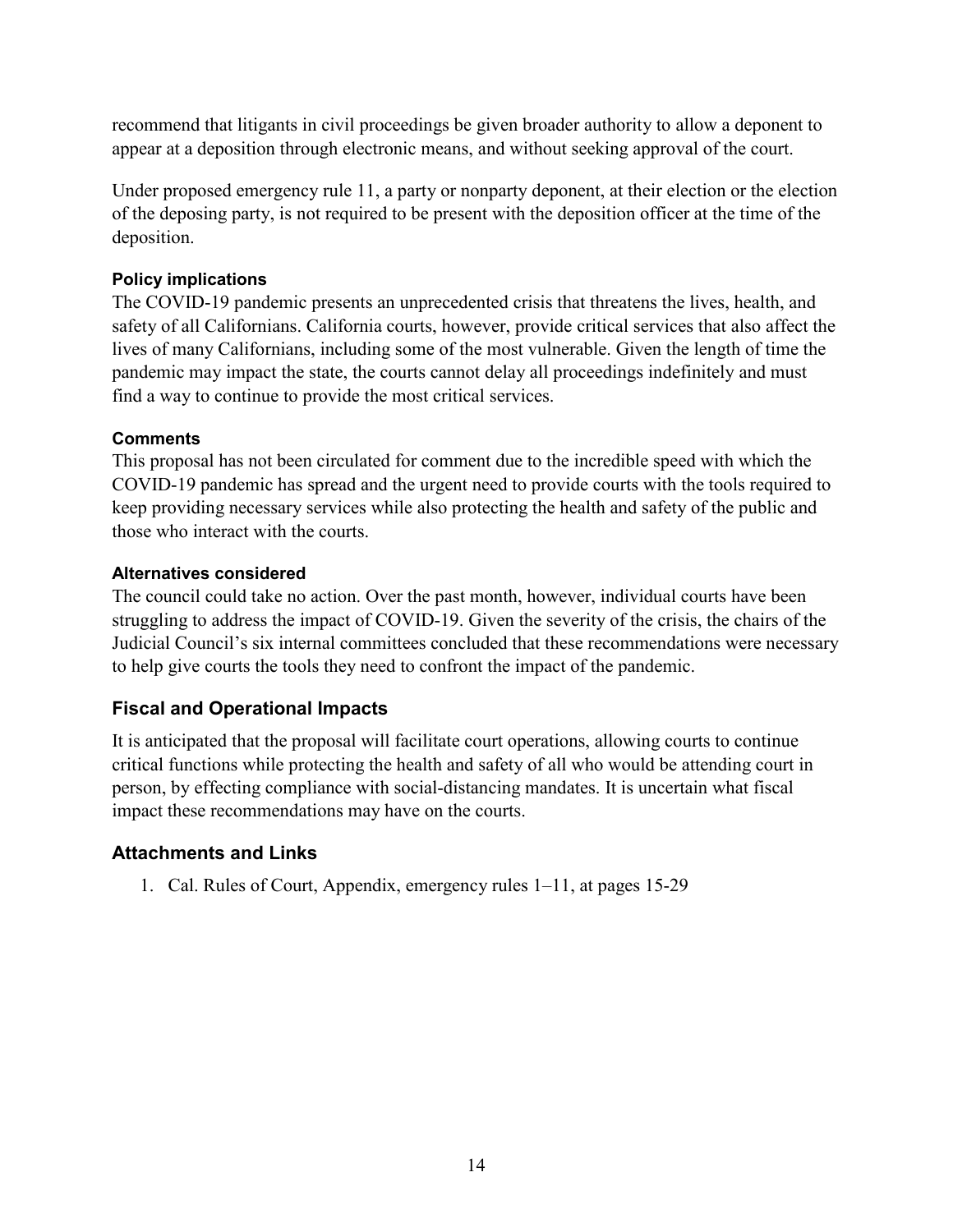Emergency Rules 1, 2, 3, 4, 5, 6, 7, 8, 9, 10, 11 of the California Rules of Court are adopted effective April 6, 2020, to read:

| $\mathbf{1}$<br>$\mathbf{2}$              | <b>Emergency rule 1. Unlawful detainers</b>                                                                                                                                                                                                                                                                                                                                                  |
|-------------------------------------------|----------------------------------------------------------------------------------------------------------------------------------------------------------------------------------------------------------------------------------------------------------------------------------------------------------------------------------------------------------------------------------------------|
| 3<br>$\overline{\mathcal{A}}$<br>(a)<br>5 | <b>Application</b>                                                                                                                                                                                                                                                                                                                                                                           |
|                                           | Notwithstanding any other law, including Code of Civil Procedure sections 1166,<br>1167, 1169, and 1170.5, this rule applies to all actions for unlawful detainer.                                                                                                                                                                                                                           |
| ( <b>b</b> )                              | <b>Issuance of summons</b>                                                                                                                                                                                                                                                                                                                                                                   |
|                                           | A court may not issue a summons on a complaint for unlawful detainer unless the<br>court finds, in its discretion and on the record, that the action is necessary to protect<br>public health and safety.                                                                                                                                                                                    |
| $\overline{c}$                            | <b>Entry of default</b>                                                                                                                                                                                                                                                                                                                                                                      |
|                                           | A court may not enter a default or a default judgment for restitution in an unlawful<br>detainer action for failure of defendant to appear unless the court finds both of the<br>following:                                                                                                                                                                                                  |
|                                           | The action is necessary to protect public health and safety; and<br>(1)                                                                                                                                                                                                                                                                                                                      |
|                                           | The defendant has not appeared in the action within the time provided by<br>(2)<br><u>law, including by any applicable executive order.</u>                                                                                                                                                                                                                                                  |
| (d)                                       | <b>Time for trial</b>                                                                                                                                                                                                                                                                                                                                                                        |
|                                           | If a defendant has appeared in the action, the court may not set a trial date earlier<br>than 60 days after a request for trial is made unless the court finds that an earlier<br>trial date is necessary to protect public health and safety. Any trial set in an<br>unlawful detainer proceeding as of April 1, 2020 must be continued at least 60 days<br>from the initial date of trial. |
| <u>(e)</u>                                | <b>Sunset of rule</b>                                                                                                                                                                                                                                                                                                                                                                        |
|                                           | This rule will remain in effect until 90 days after the Governor declares that the<br>state of emergency related to the COVID-19 pandemic is lifted, or until amended or<br>repealed by the Judicial Council.                                                                                                                                                                                |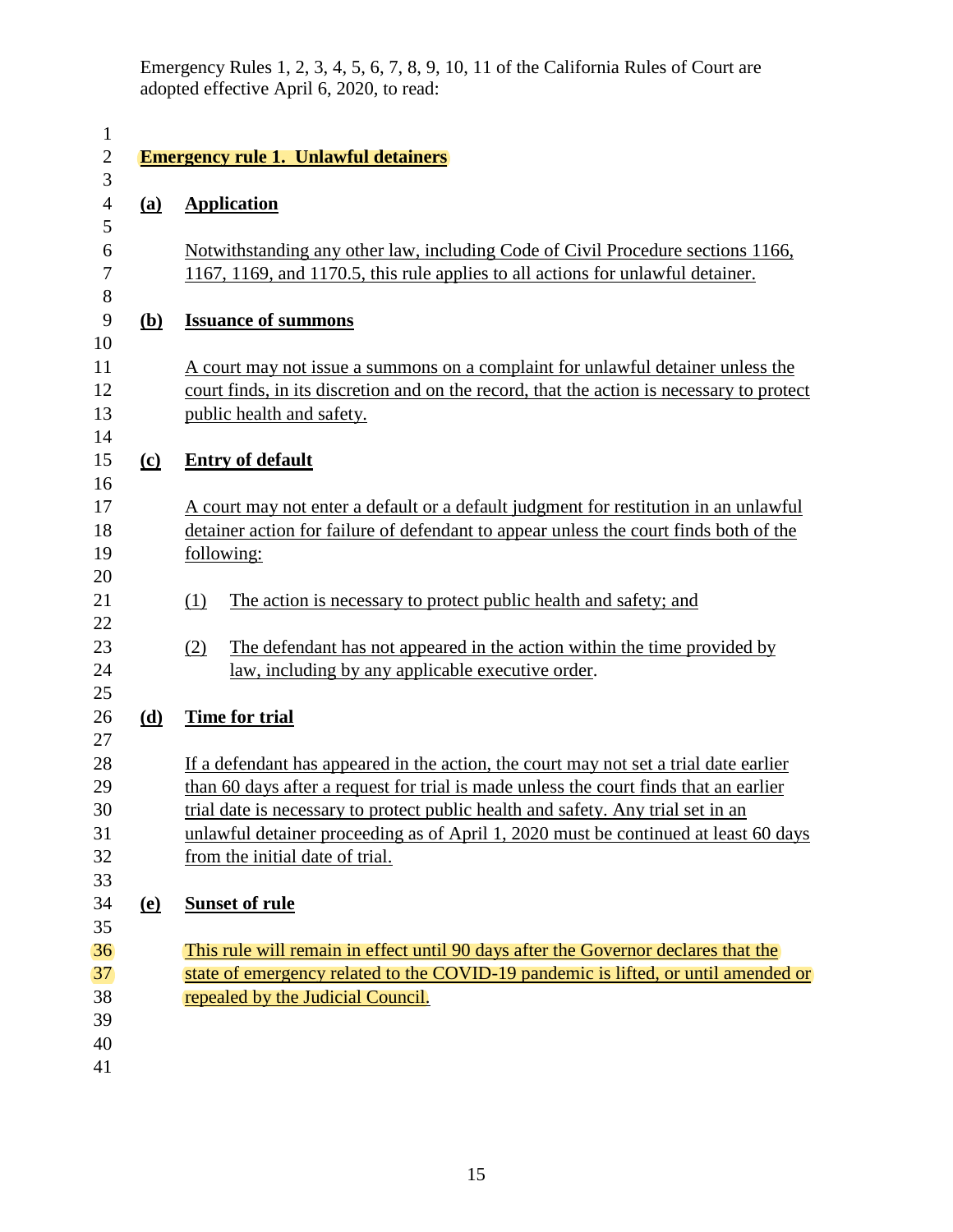| $\mathbf{1}$        |                                                                                                                                                                                    |                            | <b>Emergency rule 2. Judicial foreclosures—suspension of actions</b>                                                   |  |  |  |
|---------------------|------------------------------------------------------------------------------------------------------------------------------------------------------------------------------------|----------------------------|------------------------------------------------------------------------------------------------------------------------|--|--|--|
| $\overline{2}$      |                                                                                                                                                                                    |                            |                                                                                                                        |  |  |  |
| 3<br>$\overline{4}$ | Notwithstanding any other law, this rule applies to any action for foreclosure on a<br>mortgage or deed of trust brought under chapter 1, title 10, of part 2 of the Code of Civil |                            |                                                                                                                        |  |  |  |
| $\mathfrak s$       | Procedure, beginning at section 725a, including any action for a deficiency judgment, and                                                                                          |                            |                                                                                                                        |  |  |  |
| 6                   |                                                                                                                                                                                    |                            | provides that, until 90 days after the Governor declares that the state of emergency                                   |  |  |  |
| $\boldsymbol{7}$    |                                                                                                                                                                                    |                            | related to the COVID-19 pandemic is lifted, or until this rule is amended or repealed by                               |  |  |  |
| 8                   |                                                                                                                                                                                    |                            | the Judicial Council:                                                                                                  |  |  |  |
| 9                   |                                                                                                                                                                                    |                            |                                                                                                                        |  |  |  |
| 10                  | (1)                                                                                                                                                                                |                            | All such actions are stayed, and the court may take no action and issue no                                             |  |  |  |
| 11                  |                                                                                                                                                                                    |                            | decisions or judgments unless the court finds that action is required to further the                                   |  |  |  |
| 12                  |                                                                                                                                                                                    |                            | public health and safety.                                                                                              |  |  |  |
| 13                  |                                                                                                                                                                                    |                            |                                                                                                                        |  |  |  |
| 14                  | (2)                                                                                                                                                                                |                            | Any statute of limitations for filing such an action is tolled.                                                        |  |  |  |
| 15                  |                                                                                                                                                                                    |                            |                                                                                                                        |  |  |  |
| 16                  | (3)                                                                                                                                                                                |                            | The period for electing or exercising any rights under that chapter, including                                         |  |  |  |
| 17                  |                                                                                                                                                                                    |                            | exercising any right of redemption from a foreclosure sale or petitioning the court                                    |  |  |  |
| 18                  |                                                                                                                                                                                    |                            | in relation to such a right, is extended.                                                                              |  |  |  |
| 19                  |                                                                                                                                                                                    |                            |                                                                                                                        |  |  |  |
| 20                  |                                                                                                                                                                                    |                            |                                                                                                                        |  |  |  |
| 21                  |                                                                                                                                                                                    |                            | <b>Emergency rule 3. Use of technology for remote appearances</b>                                                      |  |  |  |
| 22                  |                                                                                                                                                                                    |                            |                                                                                                                        |  |  |  |
| 23                  | (a)                                                                                                                                                                                |                            | <b>Remote appearances</b>                                                                                              |  |  |  |
| 24                  |                                                                                                                                                                                    |                            |                                                                                                                        |  |  |  |
| 25                  |                                                                                                                                                                                    |                            | Notwithstanding any other law, in order to protect the health and safety of the public,                                |  |  |  |
| 26                  |                                                                                                                                                                                    |                            | including court users, both in custody and out of custody defendants, witnesses, court                                 |  |  |  |
| 27<br>28            |                                                                                                                                                                                    |                            | personnel, judicial officers, and others, courts must conduct judicial proceedings and<br>court operations as follows: |  |  |  |
| 29                  |                                                                                                                                                                                    |                            |                                                                                                                        |  |  |  |
| 30                  |                                                                                                                                                                                    | (1)                        | Courts may require that judicial proceedings and court operations be                                                   |  |  |  |
| 31                  |                                                                                                                                                                                    |                            | conducted remotely.                                                                                                    |  |  |  |
| 32                  |                                                                                                                                                                                    |                            |                                                                                                                        |  |  |  |
| 33                  |                                                                                                                                                                                    | (2)                        | In criminal proceedings, courts must receive the consent of the defendant to                                           |  |  |  |
| 34                  |                                                                                                                                                                                    |                            | conduct the proceeding remotely and otherwise comply with emergency                                                    |  |  |  |
| 35                  |                                                                                                                                                                                    |                            | <u>rule 5.</u>                                                                                                         |  |  |  |
| 36                  |                                                                                                                                                                                    |                            |                                                                                                                        |  |  |  |
| 37                  |                                                                                                                                                                                    | $\underline{\textbf{(3)}}$ | Conducting proceedings remotely includes, but is not limited to, the use of                                            |  |  |  |
| 38                  |                                                                                                                                                                                    |                            | video, audio, and telephonic means for remote appearances; the electronic                                              |  |  |  |
| 39                  |                                                                                                                                                                                    |                            | exchange and authentication of documentary evidence; e-filing and e-service;                                           |  |  |  |
| 40                  |                                                                                                                                                                                    |                            | the use of remote interpreting; and the use of remote reporting and electronic                                         |  |  |  |
| 41                  |                                                                                                                                                                                    |                            | recording to make the official record of an action or proceeding.                                                      |  |  |  |
| 42                  |                                                                                                                                                                                    |                            |                                                                                                                        |  |  |  |
| 43                  |                                                                                                                                                                                    |                            |                                                                                                                        |  |  |  |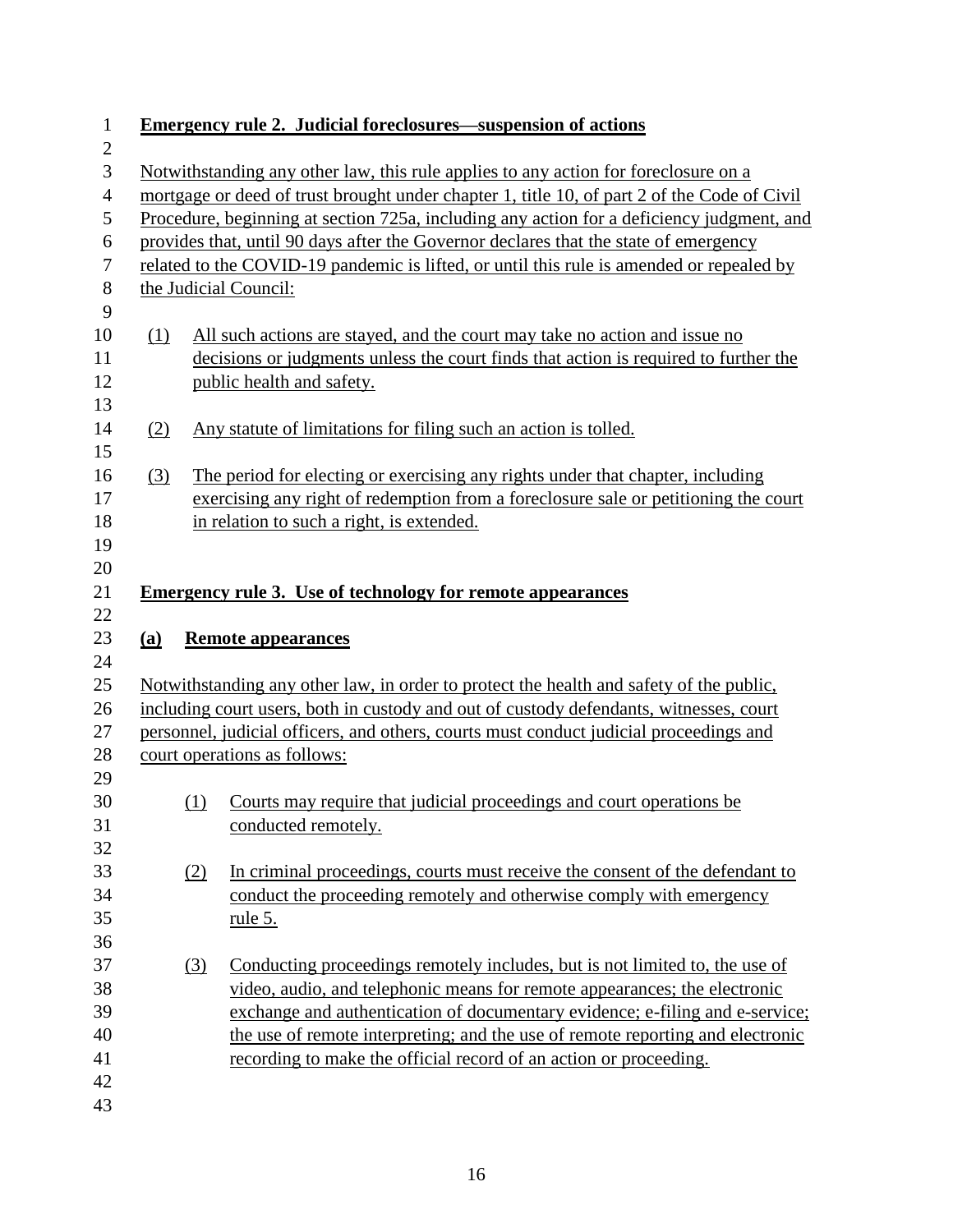| $\mathbf{1}$   | <u>(b)</u>   |                                                                                    | <b>Sunset of rule</b>                                                                                                                                                  |  |  |  |  |  |
|----------------|--------------|------------------------------------------------------------------------------------|------------------------------------------------------------------------------------------------------------------------------------------------------------------------|--|--|--|--|--|
| $\mathfrak{2}$ |              |                                                                                    |                                                                                                                                                                        |  |  |  |  |  |
| 3              |              | This rule will remain in effect until 90 days after the Governor declares that the |                                                                                                                                                                        |  |  |  |  |  |
| $\overline{4}$ |              | state of emergency related to the COVID-19 pandemic is lifted, or until amended or |                                                                                                                                                                        |  |  |  |  |  |
| 5              |              |                                                                                    | repealed by the Judicial Council.                                                                                                                                      |  |  |  |  |  |
| 6              |              |                                                                                    |                                                                                                                                                                        |  |  |  |  |  |
| $\tau$         |              |                                                                                    |                                                                                                                                                                        |  |  |  |  |  |
| $8\,$          |              |                                                                                    | <b>Emergency rule 4. Emergency Bail Schedule</b>                                                                                                                       |  |  |  |  |  |
| 9<br>10        | (a)          | <b>Purpose</b>                                                                     |                                                                                                                                                                        |  |  |  |  |  |
| 11             |              |                                                                                    |                                                                                                                                                                        |  |  |  |  |  |
| 12             |              |                                                                                    | Notwithstanding any other law, this rule establishes a statewide Emergency Bail                                                                                        |  |  |  |  |  |
| 13             |              |                                                                                    | Schedule, which is intended to promulgate uniformity in the handling of certain                                                                                        |  |  |  |  |  |
| 14             |              |                                                                                    | offenses during the state of emergency related to the COVID-19 pandemic.                                                                                               |  |  |  |  |  |
| 15             |              |                                                                                    |                                                                                                                                                                        |  |  |  |  |  |
| 16             | ( <b>b</b> ) |                                                                                    | <b>Mandatory application</b>                                                                                                                                           |  |  |  |  |  |
| 17             |              |                                                                                    |                                                                                                                                                                        |  |  |  |  |  |
| 18             |              |                                                                                    | No later than 5 p.m. on April 10, 2020, each superior court must apply the                                                                                             |  |  |  |  |  |
| 19             |              |                                                                                    | statewide Emergency Bail Schedule:                                                                                                                                     |  |  |  |  |  |
| 20             |              |                                                                                    |                                                                                                                                                                        |  |  |  |  |  |
| 21             |              | (1)                                                                                | To every accused person arrested and in pretrial custody.                                                                                                              |  |  |  |  |  |
| 22             |              |                                                                                    |                                                                                                                                                                        |  |  |  |  |  |
| 23             |              | (2)                                                                                | To every accused person held in pretrial custody.                                                                                                                      |  |  |  |  |  |
| 24             |              |                                                                                    |                                                                                                                                                                        |  |  |  |  |  |
| 25             | $\Omega$     |                                                                                    | <b>Setting of bail and exceptions</b>                                                                                                                                  |  |  |  |  |  |
| 26<br>27       |              |                                                                                    |                                                                                                                                                                        |  |  |  |  |  |
| 28             |              |                                                                                    | Under the statewide Emergency Bail Schedule, bail for all misdemeanor and felony<br>offenses must be set at \$0, with the exception of only the offenses listed below: |  |  |  |  |  |
| 29             |              |                                                                                    |                                                                                                                                                                        |  |  |  |  |  |
| 30             |              | (1)                                                                                | A serious felony, as defined in Penal Code section 1192.7(c), or a violent                                                                                             |  |  |  |  |  |
| 31             |              |                                                                                    | felony, as defined in Penal Code section $667.5(c)$ ;                                                                                                                  |  |  |  |  |  |
| 32             |              |                                                                                    |                                                                                                                                                                        |  |  |  |  |  |
| 33             |              | (2)                                                                                | A felony violation of Penal Code section 69;                                                                                                                           |  |  |  |  |  |
| 34             |              |                                                                                    |                                                                                                                                                                        |  |  |  |  |  |
| 35             |              | (3)                                                                                | A violation of Penal Code section $166(c)(1)$ ;                                                                                                                        |  |  |  |  |  |
| 36             |              |                                                                                    |                                                                                                                                                                        |  |  |  |  |  |
| 37             |              | (4)                                                                                | A violation of Penal Code section 136.1 when punishment is imposed under                                                                                               |  |  |  |  |  |
| 38             |              |                                                                                    | section $136.1(c)$ ;                                                                                                                                                   |  |  |  |  |  |
| 39             |              |                                                                                    |                                                                                                                                                                        |  |  |  |  |  |
| 40             |              | (5)                                                                                | A violation of Penal Code section 262;                                                                                                                                 |  |  |  |  |  |
| 41             |              |                                                                                    |                                                                                                                                                                        |  |  |  |  |  |
| 42             |              | (6)                                                                                | A violation of Penal Code sections $243(e)(1)$ or $273.5$ ;                                                                                                            |  |  |  |  |  |
| 43             |              |                                                                                    |                                                                                                                                                                        |  |  |  |  |  |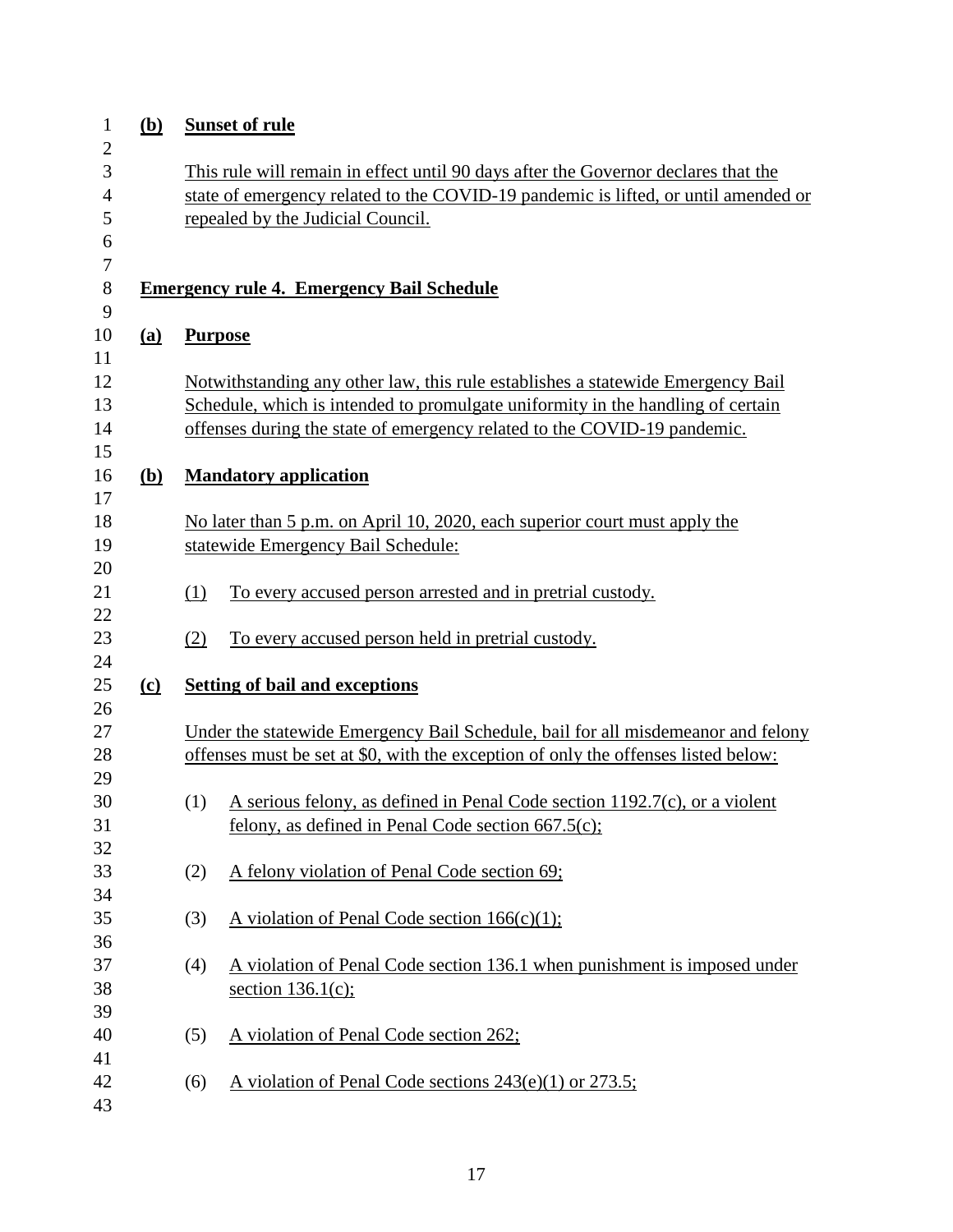| $\mathbf{1}$                     |            | (7) | A violation of Penal Code section 273.6 if the detained person made threats                                                                                                                                                                                      |
|----------------------------------|------------|-----|------------------------------------------------------------------------------------------------------------------------------------------------------------------------------------------------------------------------------------------------------------------|
| $\mathbf{2}$                     |            |     | to kill or harm, has engaged in violence against, or has gone to the residence                                                                                                                                                                                   |
| 3                                |            |     | or workplace of, the protected party;                                                                                                                                                                                                                            |
| $\overline{4}$<br>5<br>6         |            | (8) | A violation of Penal Code section 422 where the offense is punished as a<br>felony;                                                                                                                                                                              |
| $\tau$<br>8<br>9                 |            | (9) | A violation of Penal Code section 646.9;                                                                                                                                                                                                                         |
| 10<br>11                         |            |     | $(10)$ A violation of an offense listed in Penal Code section 290(c);                                                                                                                                                                                            |
| 12<br>13                         |            |     | (11) A violation of Vehicle Code sections 23152 or 23153;                                                                                                                                                                                                        |
| 14<br>15                         |            |     | (12) A felony violation of Penal Code section 463; and                                                                                                                                                                                                           |
| 16<br>17                         |            |     | (13) A violation of Penal Code section 29800.                                                                                                                                                                                                                    |
| 18                               | (d)        |     | <b>Ability to deny bail</b>                                                                                                                                                                                                                                      |
| 19                               |            |     |                                                                                                                                                                                                                                                                  |
| 20                               |            |     | Nothing in the Emergency Bail Schedule restricts the ability of the court to deny                                                                                                                                                                                |
| 21<br>22                         |            |     | bail as authorized by article I, section 12, or $28(f)(3)$ of the California Constitution.                                                                                                                                                                       |
| 23<br>24                         | <u>(e)</u> |     | <b>Application of countywide bail schedule</b>                                                                                                                                                                                                                   |
| 25<br>26<br>27<br>28             |            | (1) | The current countywide bail schedule of each superior court must remain in<br>effect for all offenses listed in exceptions (1) through (13) of the Emergency<br>Bail Schedule, including any count-specific conduct enhancements and any<br>status enhancements. |
| 29<br>30<br>31<br>32<br>33<br>34 |            | (2) | Each superior court retains the authority to reduce the amount of bail listed in<br>the court's current countywide bail schedule for offenses in exceptions (1)<br>through (13), or for any offenses not in conflict with the Emergency Bail<br>Schedule.        |
| 35                               | <u>(f)</u> |     | Bail for violations of post-conviction supervision                                                                                                                                                                                                               |
| 36                               |            |     |                                                                                                                                                                                                                                                                  |
| 37<br>38<br>39<br>40             |            | (1) | Under the statewide Emergency Bail Schedule, bail for all violations of<br>misdemeanor probation, whether the arrest is with or without a bench<br>warrant, must be set at \$0.                                                                                  |
| 41<br>42                         |            | (2) | Bail for all violations of felony probation, parole, post-release community                                                                                                                                                                                      |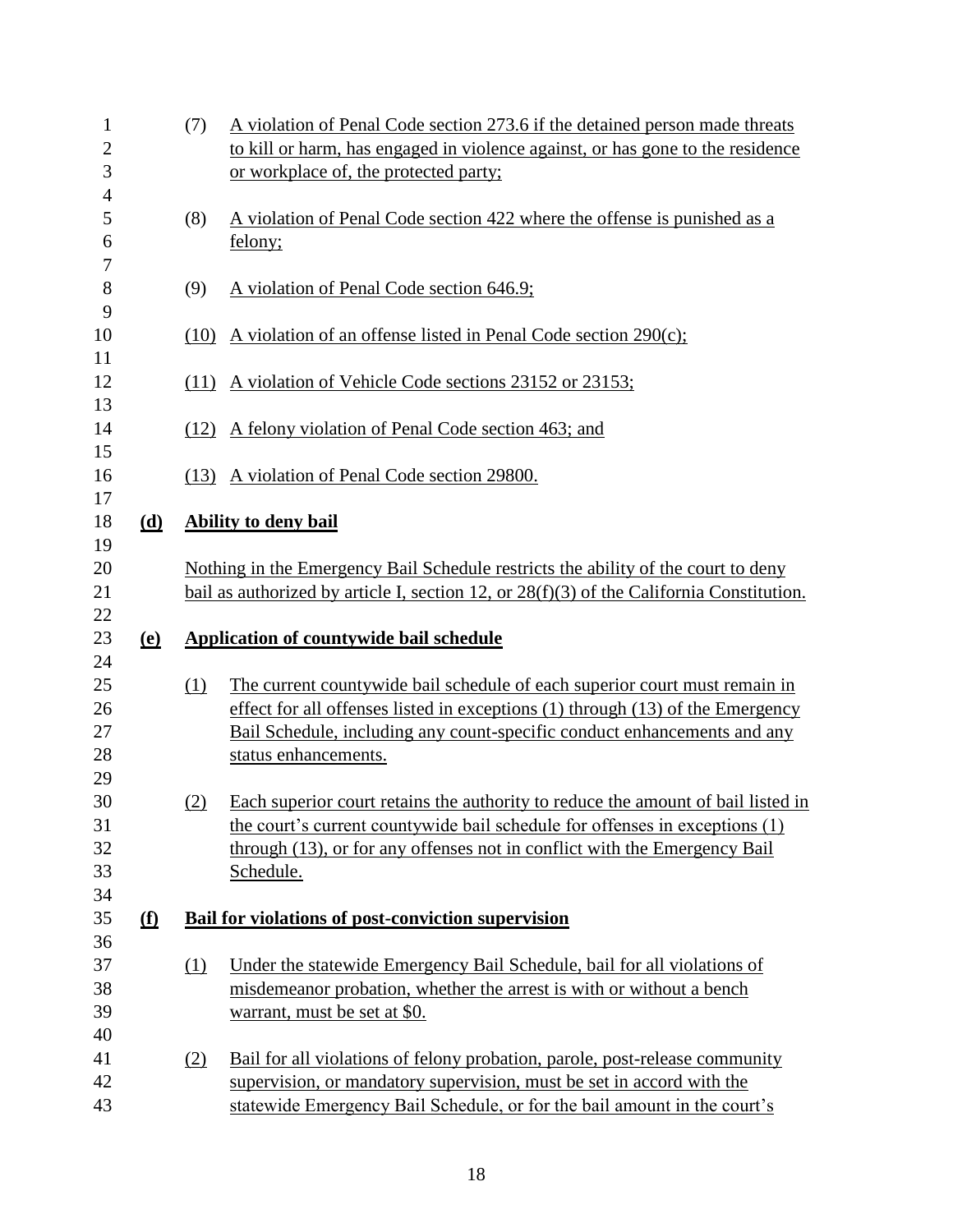| $\mathbf{1}$     |                             |     |                       | countywide schedule of bail for charges of conviction listed in exceptions (1)     |
|------------------|-----------------------------|-----|-----------------------|------------------------------------------------------------------------------------|
| $\mathbf{2}$     |                             |     |                       | through (13), including any enhancements.                                          |
| 3                |                             |     |                       |                                                                                    |
| $\overline{4}$   | $\left( \mathbf{g} \right)$ |     | <b>Sunset of rule</b> |                                                                                    |
| 5                |                             |     |                       |                                                                                    |
| 6                |                             |     |                       | This rule will remain in effect until 90 days after the Governor declares that the |
| $\boldsymbol{7}$ |                             |     |                       | state of emergency related to the COVID-19 pandemic is lifted, or until amended or |
| 8                |                             |     |                       | repealed by the Judicial Council.                                                  |
| 9                |                             |     |                       |                                                                                    |
| 10               |                             |     |                       |                                                                                    |
| 11               |                             |     |                       | <b>Emergency rule 5. Personal appearance waivers of defendants during health</b>   |
| 12               |                             |     | emergency             |                                                                                    |
| 13               |                             |     |                       |                                                                                    |
| 14               | (a)                         |     | <b>Application</b>    |                                                                                    |
| 15               |                             |     |                       |                                                                                    |
| 16               |                             |     |                       | Notwithstanding any other law, including Penal Code sections 865 and 977, this     |
| 17               |                             |     |                       | rule applies to all criminal proceedings except cases alleging murder with special |
| 18               |                             |     | circumstances.        |                                                                                    |
| 19               |                             |     |                       |                                                                                    |
| 20               | ( <b>b</b> )                |     |                       | <b>Types of personal appearance waivers</b>                                        |
| 21               |                             |     |                       |                                                                                    |
| 22               |                             | (1) |                       | With the consent of the defendant, the court must allow a defendant to waive       |
| 23               |                             |     |                       | his or her personal appearance and to appear remotely, either through video        |
| 24               |                             |     |                       | or telephonic appearance, when the technology is available.                        |
| 25               |                             |     |                       |                                                                                    |
| 26               |                             | (2) |                       | With the consent of the defendant, the court must allow a defendant to waive       |
| 27               |                             |     |                       | his or her appearance and permit counsel to appear on the his or her behalf.       |
| 28               |                             |     |                       | The court must accept a defendant's waiver of appearance or personal               |
| 29               |                             |     |                       | appearance when:                                                                   |
| 30               |                             |     |                       |                                                                                    |
| 31               |                             |     | <u>(A)</u>            | Counsel for the defendant makes an on the record oral representation               |
| 32               |                             |     |                       | that counsel has fully discussed the waiver and its implications with the          |
| 33               |                             |     |                       | defendant and the defendant has authorized counsel to proceed as                   |
| 34               |                             |     |                       | counsel represents to the court;                                                   |
| 35               |                             |     |                       |                                                                                    |
| 36               |                             |     | (B)                   | Electronic communication from the defendant as confirmed by                        |
| 37               |                             |     |                       | defendant's counsel; or                                                            |
| 38               |                             |     |                       |                                                                                    |
| 39               |                             |     | (C)                   | Any other means that ensures the validity of the defendant's waiver.               |
| 40               |                             |     |                       |                                                                                    |
| 41               |                             |     |                       |                                                                                    |
|                  |                             |     |                       |                                                                                    |
| 42               |                             |     |                       |                                                                                    |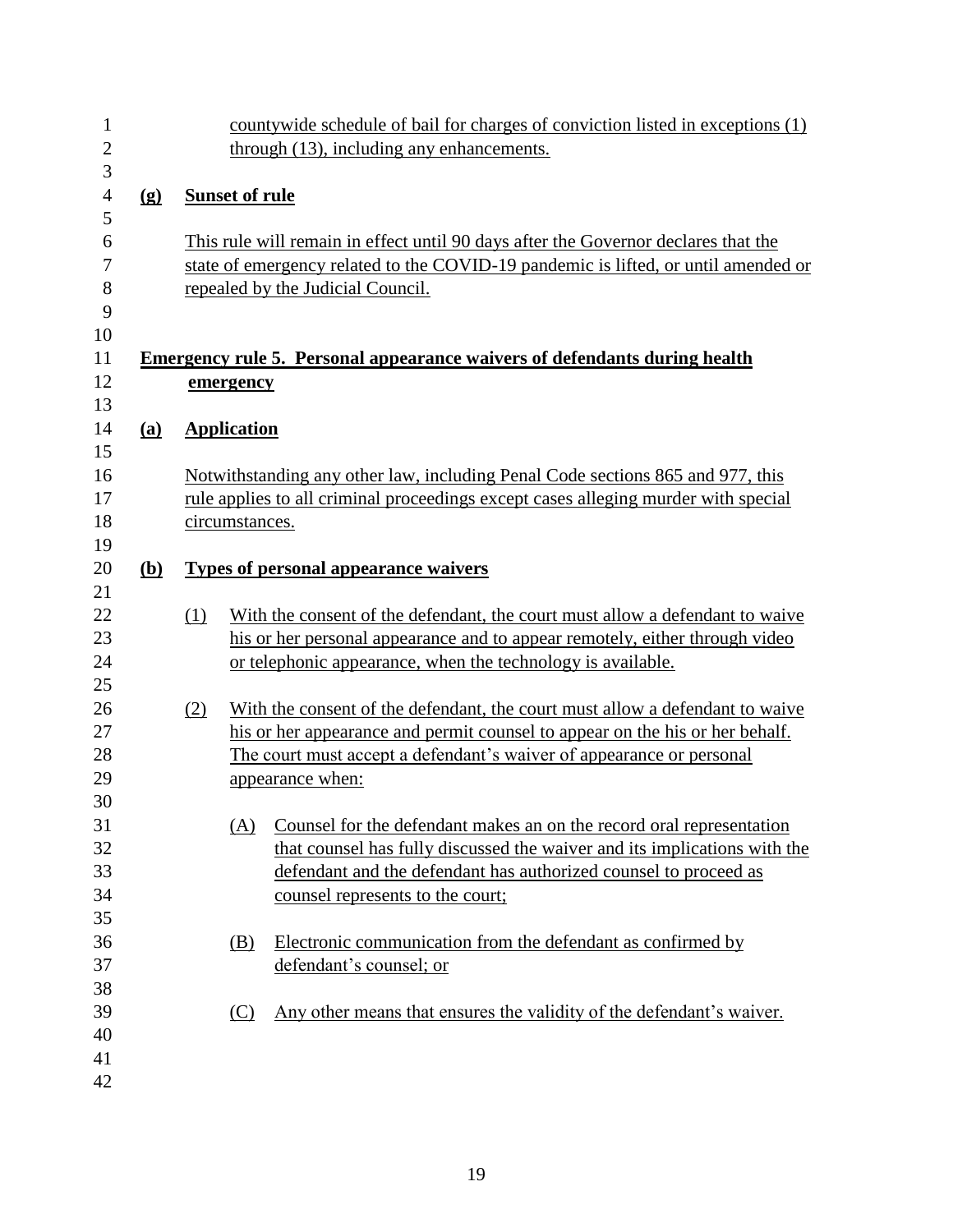| $\mathbf{1}$      | $\left( \underline{\mathbf{c}} \right)$ |                   | <b>Consent by the defendant</b>                                                                                                                |
|-------------------|-----------------------------------------|-------------------|------------------------------------------------------------------------------------------------------------------------------------------------|
| $\mathbf{2}$<br>3 |                                         | (1)               | For purposes of arraignment and entry of a not guilty plea, consent means a                                                                    |
| $\overline{4}$    |                                         |                   | knowing, intelligent, and voluntary waiver of the right to appear personally in                                                                |
| 5                 |                                         |                   | court. Counsel for the defendant must state on the record at each applicable                                                                   |
| 6                 |                                         |                   | hearing that counsel is proceeding with the defendant's consent.                                                                               |
| 7                 |                                         |                   |                                                                                                                                                |
| 8                 |                                         | (2)               | For purposes of waiving time for a preliminary hearing, consent also means a                                                                   |
| 9                 |                                         |                   | knowing, intelligent, and voluntary waiver of the right to hold a preliminary                                                                  |
| 10                |                                         |                   | hearing within required time limits specified either in Penal Code section                                                                     |
| 11                |                                         |                   | 859b or under emergency orders issued by the Chief Justice and Chair of the                                                                    |
| 12<br>13          |                                         |                   | Judicial Council.                                                                                                                              |
| 14                |                                         | $\left( 3\right)$ | The court must accept defense counsel's representation that the defendant                                                                      |
| 15                |                                         |                   | understands and agrees with waiving any right to appear unless the court has                                                                   |
| 16                |                                         |                   | specific concerns in a particular matter about the validity of the waiver.                                                                     |
| 17                |                                         |                   |                                                                                                                                                |
| 18                | (d)                                     |                   | <b>Appearance through counsel</b>                                                                                                              |
| 19                |                                         |                   |                                                                                                                                                |
| 20                |                                         | (1)               | When counsel appears on behalf of a defendant, courts must allow counsel to                                                                    |
| 21                |                                         |                   | do any of the following:                                                                                                                       |
| 22                |                                         |                   |                                                                                                                                                |
| 23                |                                         |                   | Waive reading and advisement of rights for arraignment.<br>(A)                                                                                 |
| 24<br>25          |                                         |                   | (B)                                                                                                                                            |
| 26                |                                         |                   | Enter a plea of not guilty.                                                                                                                    |
| 27                |                                         |                   | Waive time for the preliminary hearing.<br>(C)                                                                                                 |
| 28                |                                         |                   |                                                                                                                                                |
| 29                |                                         | (2)               | For appearances by counsel, including where the defendant is either                                                                            |
| 30                |                                         |                   | appearing remotely or has waived his or her appearance and or counsel is                                                                       |
| 31                |                                         |                   | appearing by remote access, counsel must confirm to the court at each                                                                          |
| 32                |                                         |                   | hearing that the appearance by counsel is made with the consent of the                                                                         |
| 33                |                                         |                   | defendant.                                                                                                                                     |
| 34                |                                         |                   |                                                                                                                                                |
| 35                | (e)                                     |                   | <b>Conduct of remote hearings</b>                                                                                                              |
| 36                |                                         |                   |                                                                                                                                                |
| 37                |                                         | $\Omega$          | With the defendant's consent, a defendant may appear remotely for any                                                                          |
| 38                |                                         |                   | pretrial criminal proceeding.                                                                                                                  |
| 39<br>40          |                                         |                   |                                                                                                                                                |
| 41                |                                         | (2)               | Where a defendant appears remotely, counsel may not be required to be<br>personally present with the defendant for any portion of the criminal |
| 42                |                                         |                   | proceeding provided that the audio and/or video conferencing system or other                                                                   |
| 43                |                                         |                   | technology allows for private communication between the defendant and his                                                                      |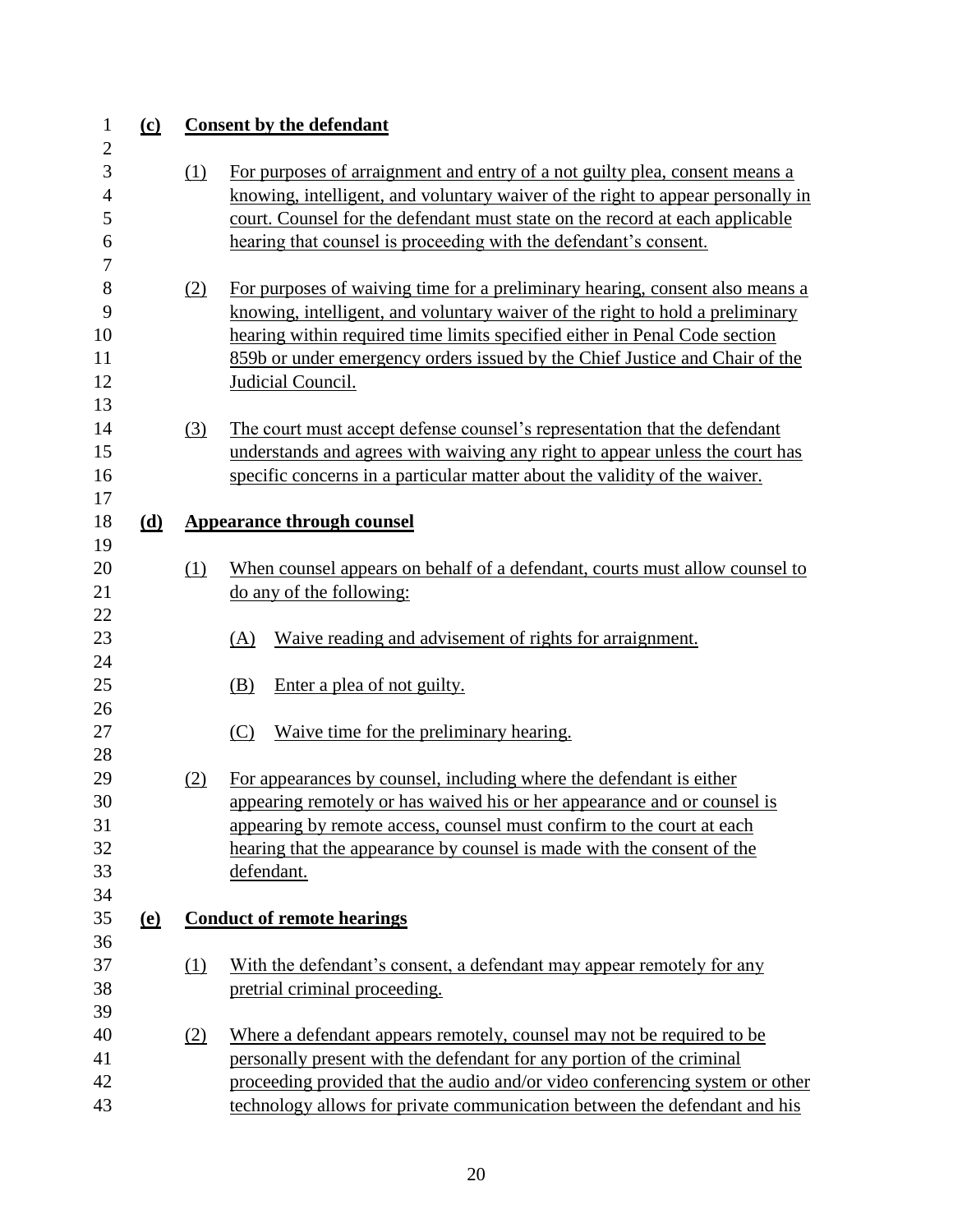| $\mathbf{1}$     |              |                  | or her counsel. Any private communication is confidential and privileged            |
|------------------|--------------|------------------|-------------------------------------------------------------------------------------|
| $\mathbf{2}$     |              |                  | under Evidence Code section 952.                                                    |
| 3                |              |                  |                                                                                     |
| $\overline{4}$   | <u>(f)</u>   |                  | <b>Sunset of rule</b>                                                               |
| 5                |              |                  |                                                                                     |
| 6                |              |                  | This rule will remain in effect until 90 days after the Governor declares that the  |
| $\boldsymbol{7}$ |              |                  | state of emergency related to the COVID-19 pandemic is lifted, or until amended or  |
| 8                |              |                  | repealed by the Judicial Council.                                                   |
| 9                |              |                  |                                                                                     |
| 10               |              |                  |                                                                                     |
| 11               |              |                  | <b>Emergency rule 6. Emergency orders: juvenile dependency proceedings</b>          |
| 12               |              |                  |                                                                                     |
| 13               | (a)          |                  | <b>Application</b>                                                                  |
| 14               |              |                  |                                                                                     |
| 15               |              |                  | This rule applies to all juvenile dependency proceedings filed or pending until the |
| 16               |              |                  | state of emergency related to the COVID-19 pandemic is lifted.                      |
| 17               |              |                  |                                                                                     |
| 18               | ( <b>b</b> ) |                  | <b>Essential hearings and orders</b>                                                |
| 19               |              |                  |                                                                                     |
| 20               |              |                  | The following matters should be prioritized in accordance with existing statutory   |
| 21               |              |                  |                                                                                     |
| 22               |              |                  | time requirements.                                                                  |
|                  |              |                  |                                                                                     |
| 23               |              | (1)              | Protective custody warrants filed under Welfare and Institutions Code section       |
| 24               |              |                  | 340.                                                                                |
| 25               |              |                  |                                                                                     |
| 26               |              | (2)              | Detention hearings under Welfare and Institutions Code section 319. The             |
| 27               |              |                  | court is required to determine if it is contrary to the child's welfare to remain   |
| 28               |              |                  | with the parent, whether reasonable efforts were made to prevent removal,           |
| 29               |              |                  | and whether to vest the placing agency with temporary placement and care.           |
| 30               |              |                  |                                                                                     |
| 31               |              | (3)              | Psychotropic medication applications.                                               |
| 32               |              |                  |                                                                                     |
| 33               |              | $\left(4\right)$ | Emergency medical requests.                                                         |
| 34               |              |                  |                                                                                     |
| 35               |              | (5)              | A petition for reentry of a nonminor dependent.                                     |
| 36               |              |                  |                                                                                     |
| 37               |              | (6)              | Welfare and Institutions Code section 388 petitions that require an immediate       |
| 38               |              |                  | response based on the health and safety of the child, which should be               |
| 39               |              |                  | reviewed for a prima facie showing of change of circumstances sufficient to         |
| 40               |              |                  | grant the petition or to set a hearing. The court may extend the final ruling on    |
| 41               |              |                  | the petition beyond 30 days.                                                        |
| 42               |              |                  |                                                                                     |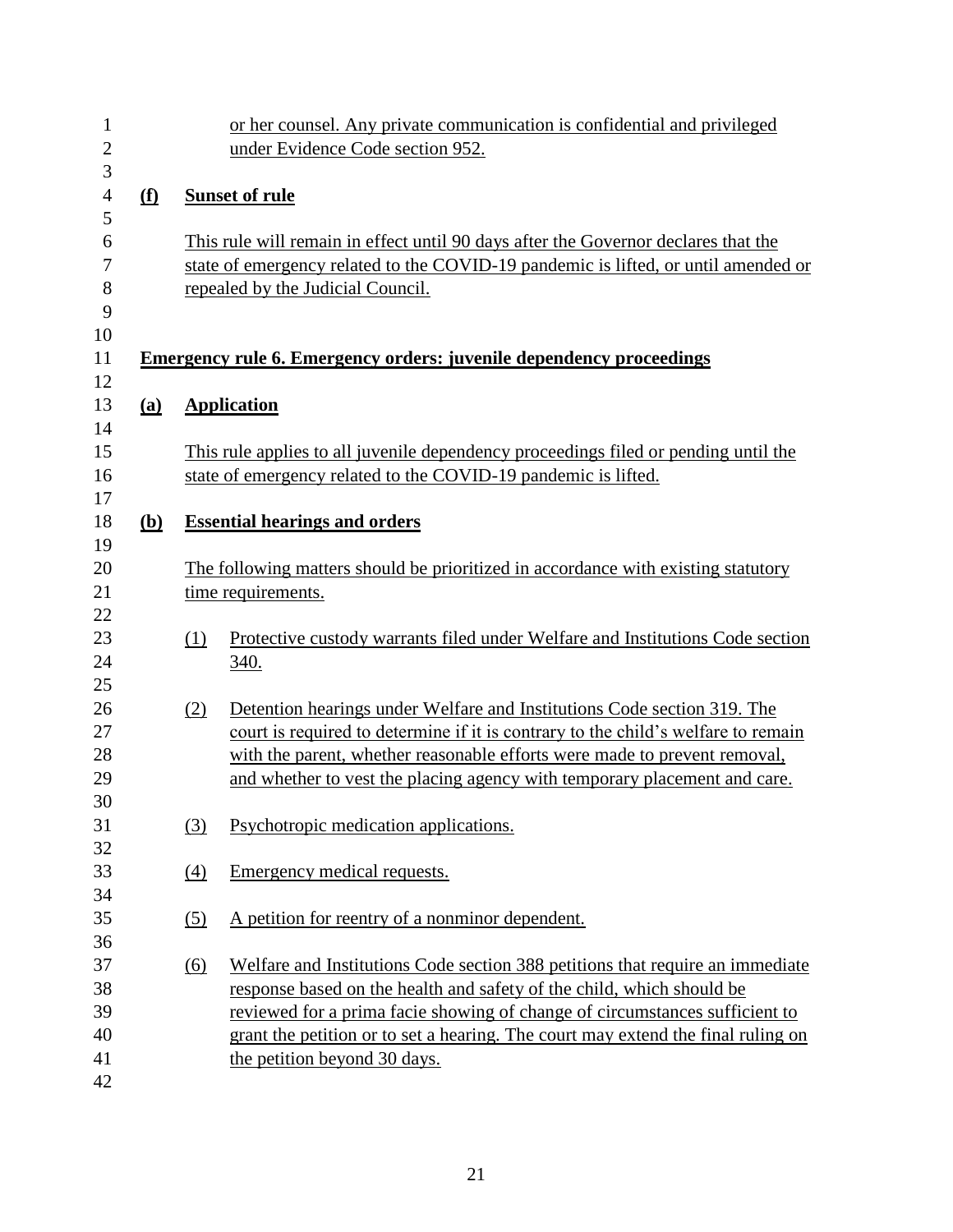| $\mathbf{1}$      | $\Omega$ |                   | <b>Foster care hearings and continuances during the state of emergency</b>        |
|-------------------|----------|-------------------|-----------------------------------------------------------------------------------|
| $\mathbf{2}$<br>3 |          | (1)               | A court may hold any proceeding under this rule via remote technology             |
| $\overline{4}$    |          |                   | consistent with rule 5.531 and emergency rule 3.                                  |
| 5                 |          |                   |                                                                                   |
| 6                 |          | (2)               | At the beginning of any hearing at which one or more participants appears         |
| 7                 |          |                   | remotely, the court must admonish all the participants that the proceeding is     |
| 8                 |          |                   | confidential and of the possible sanctions for violating confidentiality.         |
| 9                 |          |                   |                                                                                   |
| 10                |          | $\left(3\right)$  | The child welfare agency is responsible for notice of remote hearings unless      |
| 11                |          |                   | other arrangements have been made with counsel for parents and children.          |
| 12                |          |                   | Notice is required for all parties and may include notice by telephone or other   |
| 13                |          |                   | electronic means. The notice must also include instructions on how to             |
| 14                |          |                   | participate in the court hearing remotely.                                        |
| 15                |          |                   |                                                                                   |
| 16                |          | (4)               | Court reports                                                                     |
| 17<br>18          |          |                   | Attorneys for parents and children must accept service of the court<br>(A)        |
| 19                |          |                   | report electronically.                                                            |
| 20                |          |                   |                                                                                   |
| 21                |          |                   | The child welfare agency must ensure that the parent and the child<br>(B)         |
| 22                |          |                   | receive a copy of the court report on time.                                       |
| 23                |          |                   |                                                                                   |
| 24                |          |                   | If a parent or child cannot receive the report electronically, the child<br>(C)   |
| 25                |          |                   | welfare agency must deliver a hard copy of the report to the parent and           |
| 26                |          |                   | the child on time.                                                                |
| 27                |          |                   |                                                                                   |
| 28                |          | (5)               | Nothing in this subdivision prohibits the court from making statutorily           |
| 29                |          |                   | required findings and orders, by minute order only and without a court            |
| 30                |          |                   | reporter, by accepting written stipulations from counsel when appearances         |
| 31                |          |                   | are waived if the stipulations are confirmed on the applicable Judicial           |
| 32                |          |                   | Council forms or equivalent local court forms.                                    |
| 33                |          |                   |                                                                                   |
| 34<br>35          |          | $\underline{(6)}$ | If a court hearing cannot occur either in the courthouse or remotely, the         |
| 36                |          |                   | hearing may be continued up to 60 days, except as otherwise specified.            |
| 37                |          |                   | A dispositional hearing under Welfare and Institutions Code section<br><u>(A)</u> |
| 38                |          |                   | 360 should not be continued more than 6 months after the detention                |
| 39                |          |                   | hearing without review of the child's circumstances. In determining               |
| 40                |          |                   | exceptional circumstances that justify holding the dispositional hearing          |
| 41                |          |                   | more than 6 months after the child was taken into protective custody,             |
| 42                |          |                   | the impact of the state of emergency related to the COVID-19                      |
| 43                |          |                   | pandemic must be considered.                                                      |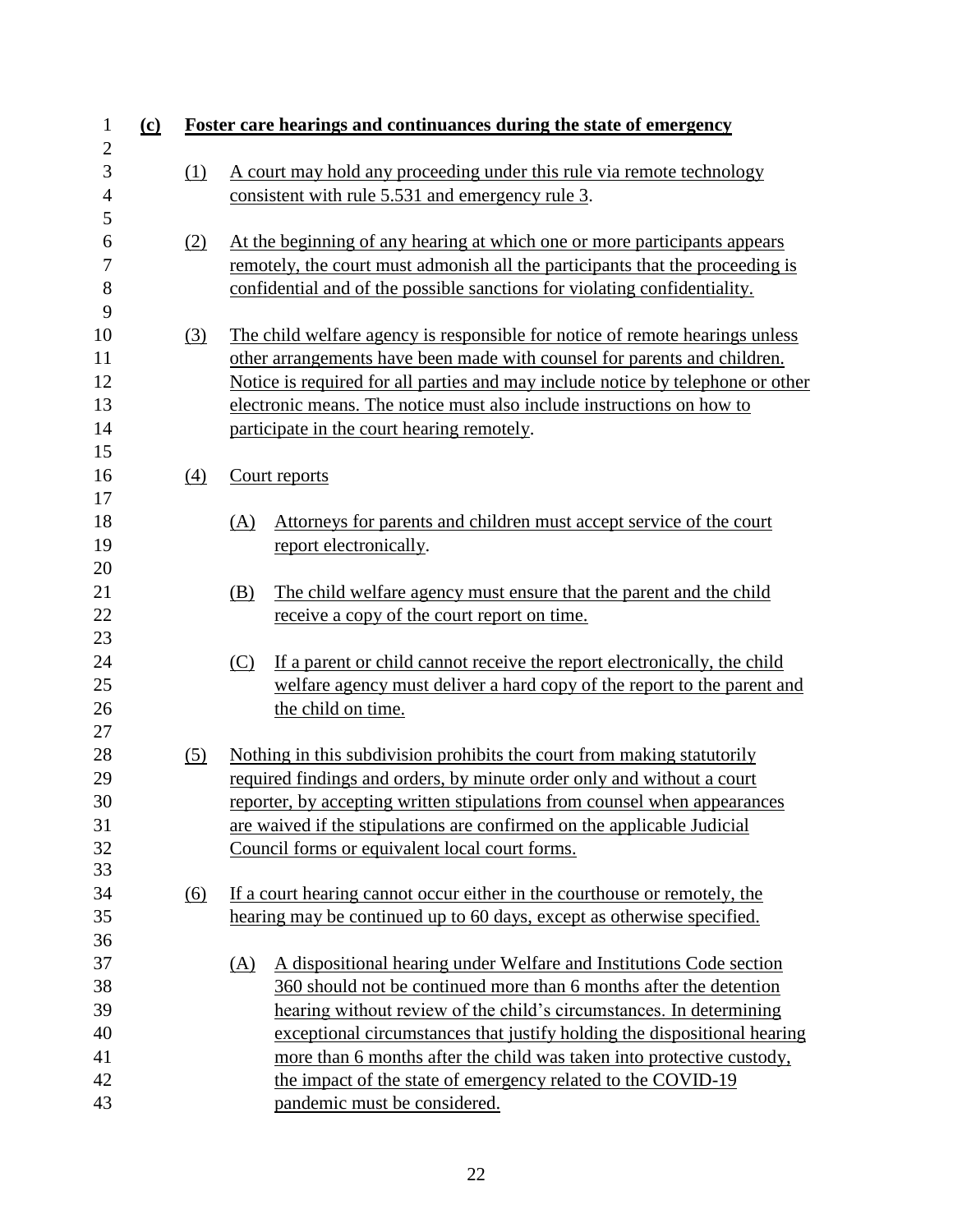| $\mathbf{1}$   |     |     |             |                                                                                                                                              |
|----------------|-----|-----|-------------|----------------------------------------------------------------------------------------------------------------------------------------------|
| $\overline{c}$ |     |     | <u>i.</u>   | If the dispositional hearing is continued more than 6 months after                                                                           |
| 3              |     |     |             | the start date of protective custody, a review of the child must be                                                                          |
| $\overline{4}$ |     |     |             | held at the 6-month date. At the review, the court must determine                                                                            |
| 5              |     |     |             | the continued necessity for and appropriateness of the placement;                                                                            |
| 6              |     |     |             | the extent of compliance with the case plan or available services                                                                            |
| $\overline{7}$ |     |     |             | that have been offered; the extent of progress which has been                                                                                |
| 8              |     |     |             | made toward alleviating or mitigating the causes necessitating                                                                               |
| 9              |     |     |             | placement; and the projected likely date by which the child may                                                                              |
| 10             |     |     |             | return home or placed permanently.                                                                                                           |
| 11             |     |     |             |                                                                                                                                              |
| 12             |     |     | ii.         | The court may continue the matter for a full hearing on all                                                                                  |
| 13             |     |     |             | dispositional findings and orders.                                                                                                           |
| 14             |     |     |             |                                                                                                                                              |
| 15             |     | (B) |             | A judicial determination of reasonable efforts must be made within 12                                                                        |
| 16             |     |     |             | months of the date a child enters foster care to maintain a child's                                                                          |
| 17             |     |     |             | federal title IV-E availability. If a permanency hearing is continued                                                                        |
| 18             |     |     |             | beyond the 12-month date, the court must review the case to determine                                                                        |
| 19             |     |     |             | if the agency has made reasonable efforts to return the child home or                                                                        |
| 20             |     |     |             | arrange for the child to be placed permanently. This finding can be                                                                          |
| 21             |     |     |             | made without prejudice and may be reconsidered at a full hearing.                                                                            |
| 22             |     |     |             |                                                                                                                                              |
|                |     |     |             |                                                                                                                                              |
| 23             | (7) |     |             | During the state of emergency related to the COVID-19 pandemic, previously                                                                   |
| 24             |     |     |             | authorized visitation must continue, but the child welfare agency is to                                                                      |
| 25             |     |     |             | determine the manner of visitation to ensure that the needs of the family are                                                                |
| 26             |     |     |             | met. If the child welfare agency changes the manner of visitation for a child                                                                |
| 27             |     |     |             | and a parent or legal guardian in reunification, or for the child and a                                                                      |
| 28             |     |     |             | sibling(s), or a hearing is pending under Welfare and Institutions Code                                                                      |
| 29             |     |     |             | section 366.26, the child welfare agency must notify the attorneys for the                                                                   |
| 30             |     |     |             | children and parents within 5 court days of the change. All changes in                                                                       |
| 31             |     |     |             | manner of visitation during this time period must be made on a case by case                                                                  |
| 32             |     |     |             | basis, balance the public health directives and best interest of the child, and                                                              |
| 33             |     |     |             | take into consideration whether in-person visitation may continue to be held                                                                 |
| 34             |     |     |             | safely. Family time is important for child and parent well-being, as well as                                                                 |
| 35             |     |     |             | for efforts toward reunification. Family time is especially important during                                                                 |
| 36             |     |     |             | times of crisis. Visitation may only be suspended if a detriment finding is                                                                  |
| 37             |     |     |             | made in a particular case based on the facts unique to that case. A detriment                                                                |
| 38             |     |     |             | finding must not be based solely on the existence of the impact of the state of                                                              |
| 39             |     |     |             | emergency related to the COVID-19 pandemic or related public health                                                                          |
| 40             |     |     | directives. |                                                                                                                                              |
| 41             |     |     |             |                                                                                                                                              |
| 42<br>43       |     | (A) |             | The attorney for the child or parent may ask the juvenile court to<br>review the change in manner of visitation. The child or parent has the |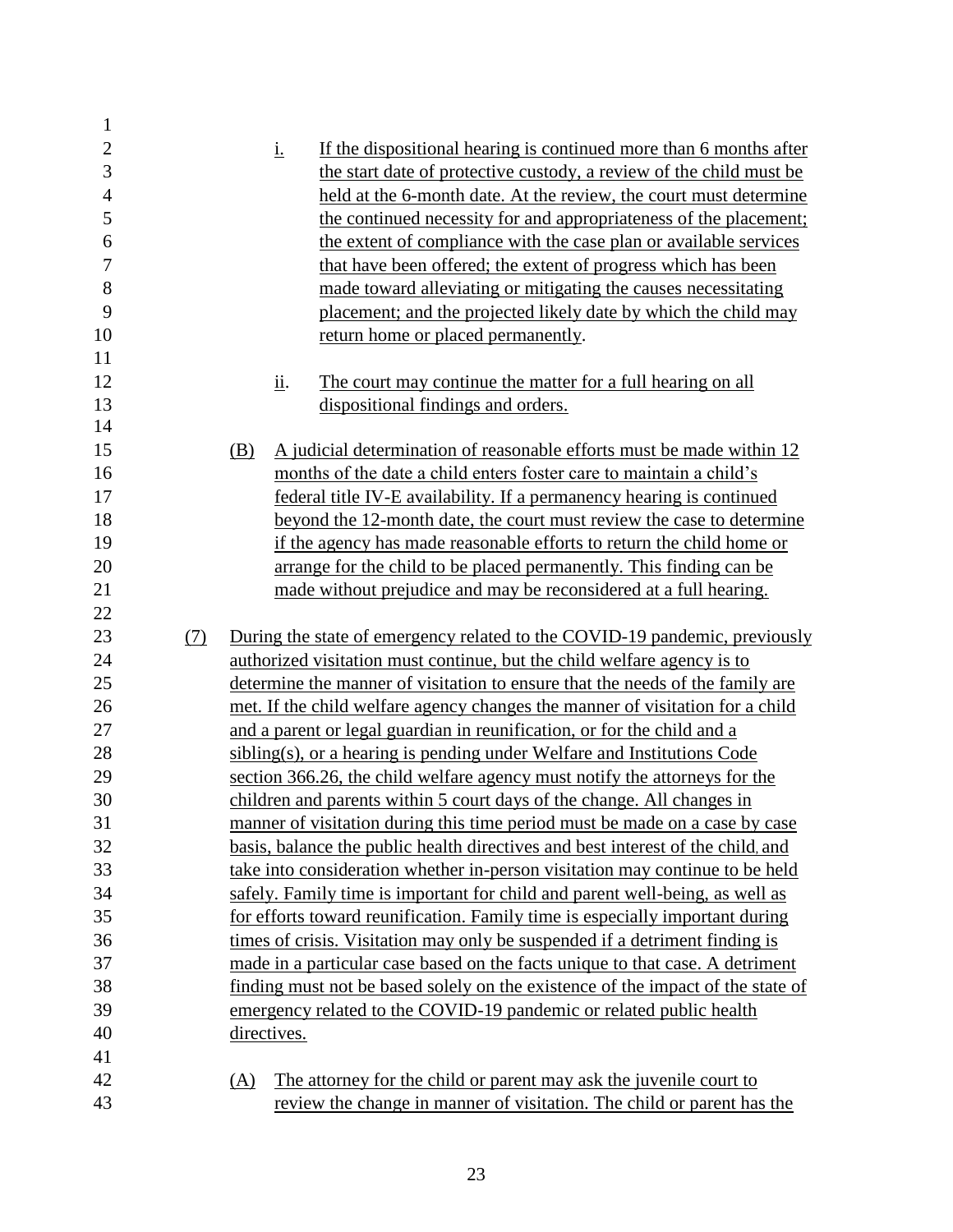| $\mathbf{1}$<br>$\overline{c}$ |                                                                                                      |                       | burden of showing that the change is not in the best interest of the child<br>or is not based on current public health directives. |  |  |  |  |
|--------------------------------|------------------------------------------------------------------------------------------------------|-----------------------|------------------------------------------------------------------------------------------------------------------------------------|--|--|--|--|
| 3                              |                                                                                                      |                       |                                                                                                                                    |  |  |  |  |
| $\overline{4}$                 |                                                                                                      | (B)                   | A request for the court to review the change in visitation during this                                                             |  |  |  |  |
| 5                              |                                                                                                      |                       | time period must be made within 14 court days of the change. In                                                                    |  |  |  |  |
| 6                              |                                                                                                      |                       | reviewing the change in visitation, the court should take into                                                                     |  |  |  |  |
| $\overline{7}$                 |                                                                                                      |                       | consideration the factors in $(c)(6)$ .                                                                                            |  |  |  |  |
| 8                              |                                                                                                      |                       |                                                                                                                                    |  |  |  |  |
| 9                              | (d)                                                                                                  | <b>Sunset of rule</b> |                                                                                                                                    |  |  |  |  |
| 10                             |                                                                                                      |                       |                                                                                                                                    |  |  |  |  |
| 11                             |                                                                                                      |                       | This rule will remain in effect until 90 days after the Governor declares that the                                                 |  |  |  |  |
| 12                             |                                                                                                      |                       | state of emergency related to the COVID-19 pandemic is lifted, or until amended or                                                 |  |  |  |  |
| 13                             |                                                                                                      |                       | repealed by the Judicial Council.                                                                                                  |  |  |  |  |
| 14                             |                                                                                                      |                       |                                                                                                                                    |  |  |  |  |
| 15<br>16                       |                                                                                                      |                       | <b>Advisory Committee Comment</b>                                                                                                  |  |  |  |  |
| 17                             |                                                                                                      |                       | When courts are unable to hold regular proceedings because of an emergency that has resulted in                                    |  |  |  |  |
| 18                             |                                                                                                      |                       | an order as authorized under Government Code section 68115, federal timelines do not stop.                                         |  |  |  |  |
| 19                             |                                                                                                      |                       | Circumstances may arise where reunification services to the parent, including visitation, may not                                  |  |  |  |  |
| 20                             |                                                                                                      |                       | occur or be provided. The court must consider the circumstances of the emergency when deciding                                     |  |  |  |  |
| 21                             |                                                                                                      |                       | whether to extend or terminate reunification services and whether services were reasonable given                                   |  |  |  |  |
| 22                             |                                                                                                      |                       | the state of the emergency. (Citations: 42 U.S.C. § 672(a)(1)–(2), (5); 45 CFR § 1355.20; 45 CFR                                   |  |  |  |  |
| 23                             | $\S$ 1356.21 (b) – (d); 45 C.F.R. $\S$ 1356.71(d)(1)(iii); Child Welfare Policy Manual, 8.3A.9 Title |                       |                                                                                                                                    |  |  |  |  |
| 24                             |                                                                                                      |                       | IV-E, Foster Care Maintenance Payments Program, Reasonable efforts, Question 2                                                     |  |  |  |  |
| 25                             |                                                                                                      |                       | (www.acf.hhs.gov/cwpm/public_html/programs/cb/laws_policies/laws/cwpm/policy_dsp.jsp?citI                                          |  |  |  |  |
| 26                             |                                                                                                      |                       | D=92)]); Letter dated March 27, 2020, from Jerry Milner, Associate Commissioner, Children's                                        |  |  |  |  |
| 27                             |                                                                                                      |                       | Bureau, Administration for Children and Families, U.S. Department of Health and Human                                              |  |  |  |  |
| 28                             | Services.)                                                                                           |                       |                                                                                                                                    |  |  |  |  |
| 29                             |                                                                                                      |                       |                                                                                                                                    |  |  |  |  |
| 30                             |                                                                                                      |                       |                                                                                                                                    |  |  |  |  |
| 31                             |                                                                                                      |                       | <b>Emergency rule 7. Emergency orders: juvenile delinguency proceedings</b>                                                        |  |  |  |  |
| 32                             |                                                                                                      |                       |                                                                                                                                    |  |  |  |  |
| 33                             | (a)                                                                                                  | <b>Application</b>    |                                                                                                                                    |  |  |  |  |
| 34                             |                                                                                                      |                       |                                                                                                                                    |  |  |  |  |
| 35                             |                                                                                                      |                       | This rule applies to all proceedings in which a petition has been filed under Welfare                                              |  |  |  |  |
| 36                             |                                                                                                      |                       | and Institutions Code section 602 in which a hearing would be statutorily required                                                 |  |  |  |  |
| 37                             |                                                                                                      |                       | during the state of emergency related to the COVID-19 pandemic.                                                                    |  |  |  |  |
| 38                             |                                                                                                      |                       |                                                                                                                                    |  |  |  |  |
| 39                             | <u>(b)</u>                                                                                           |                       | <b>Juvenile delinquency hearings and orders during the state of emergency</b>                                                      |  |  |  |  |
| 40                             |                                                                                                      |                       |                                                                                                                                    |  |  |  |  |
| 41                             |                                                                                                      | (1)                   | A hearing on a petition for a child who is in custody under Welfare and                                                            |  |  |  |  |
| 42                             |                                                                                                      |                       | Institutions Code section 632 or 636 must be held within the statutory                                                             |  |  |  |  |
| 43                             |                                                                                                      |                       | time frames as modified by an order of the court authorized by Government                                                          |  |  |  |  |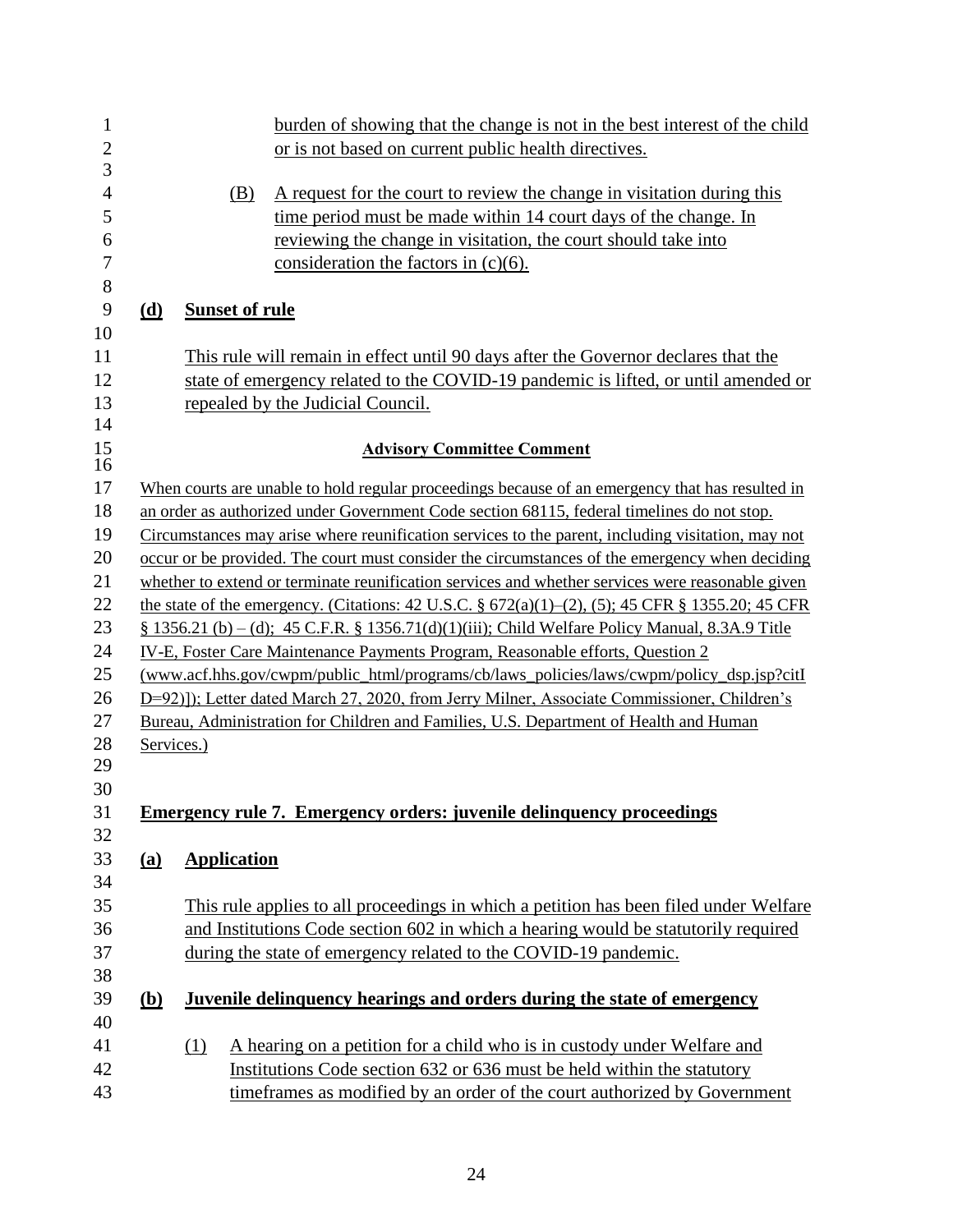| $\mathbf{1}$   |                   | Code section 68115. The court must determine if it is contrary to the welfare         |
|----------------|-------------------|---------------------------------------------------------------------------------------|
| $\mathbf{2}$   |                   | of the child to remain in the home, whether reasonable services to prevent            |
| 3              |                   | removal occurred, and whether to place temporary placement with the                   |
| $\overline{4}$ |                   | probation agency if the court will be keeping the child detained and out of the       |
| $\mathfrak s$  |                   | <u>home.</u>                                                                          |
| 6              |                   |                                                                                       |
| 7              | (2)               | If a child is detained in custody and an in-person appearance is not feasible         |
| 8              |                   | <u>due to the state of emergency, courts must make reasonable efforts to hold</u>     |
| 9              |                   | any statutorily required hearing for that case via remote appearance within           |
| 10             |                   | the required statutory time frame and as modified by an order of the court            |
| 11             |                   | authorized under Government Code section 68115 for that proceeding. If a              |
| 12             |                   | <u>remote</u> proceeding is not a feasible option for such a case during the state of |
| 13             |                   | emergency, the court may continue the case as provided in (d) for the                 |
| 14             |                   | minimum period of time necessary to hold the proceedings.                             |
| 15             |                   |                                                                                       |
| 16             | (3)               | Without regard to the custodial status of the child, the following hearings           |
| 17             |                   | should be prioritized during the state of emergency related to the COVID-19           |
| 18             |                   |                                                                                       |
| 19             |                   | pandemic:                                                                             |
|                |                   |                                                                                       |
| 20             |                   | Psychotropic medication applications.<br>(A)                                          |
| 21             |                   |                                                                                       |
| 22             |                   | (B)<br><u>All emergency medical requests.</u>                                         |
| 23             |                   |                                                                                       |
| 24             |                   | A petition for reentry of a nonminor dependent.<br>(C)                                |
| 25             |                   |                                                                                       |
| 26             |                   | (D)<br><u>A hearing on any request for a warrant for a child.</u>                     |
| 27             |                   |                                                                                       |
| 28             |                   | A probable cause determination for a child who has been detained but<br>(E)           |
| 29             |                   | has not had a detention hearing within the statutory time limits.                     |
| 30             |                   |                                                                                       |
| 31             | $\underline{(4)}$ | Notwithstanding any other law, and except as described in (5), during the             |
| 32             |                   | state of emergency related to the COVID-19 pandemic, the court may                    |
| 33             |                   | continue for good cause any hearing for a child not detained in custody who           |
| 34             |                   | is subject to its juvenile delinquency jurisdiction until a date after the state of   |
| 35             |                   | emergency has been lifted considering the priority for continued hearings in          |
| 36             |                   | $(d)$ .                                                                               |
| 37             |                   |                                                                                       |
| 38             | <u>(5)</u>        | For children placed in foster care under probation supervision, a judicial            |
| 39             |                   | determination of reasonable efforts must be made within 12 months of the              |
| 40             |                   | date the child enters foster care to maintain a child's federal title IV-E            |
| 41             |                   | availability. If a permanency hearing is continued beyond the 12-month date,          |
| 42             |                   | the court must nevertheless hold a review to determine if the agency has              |
| 43             |                   | made reasonable efforts to return the child home or place the child                   |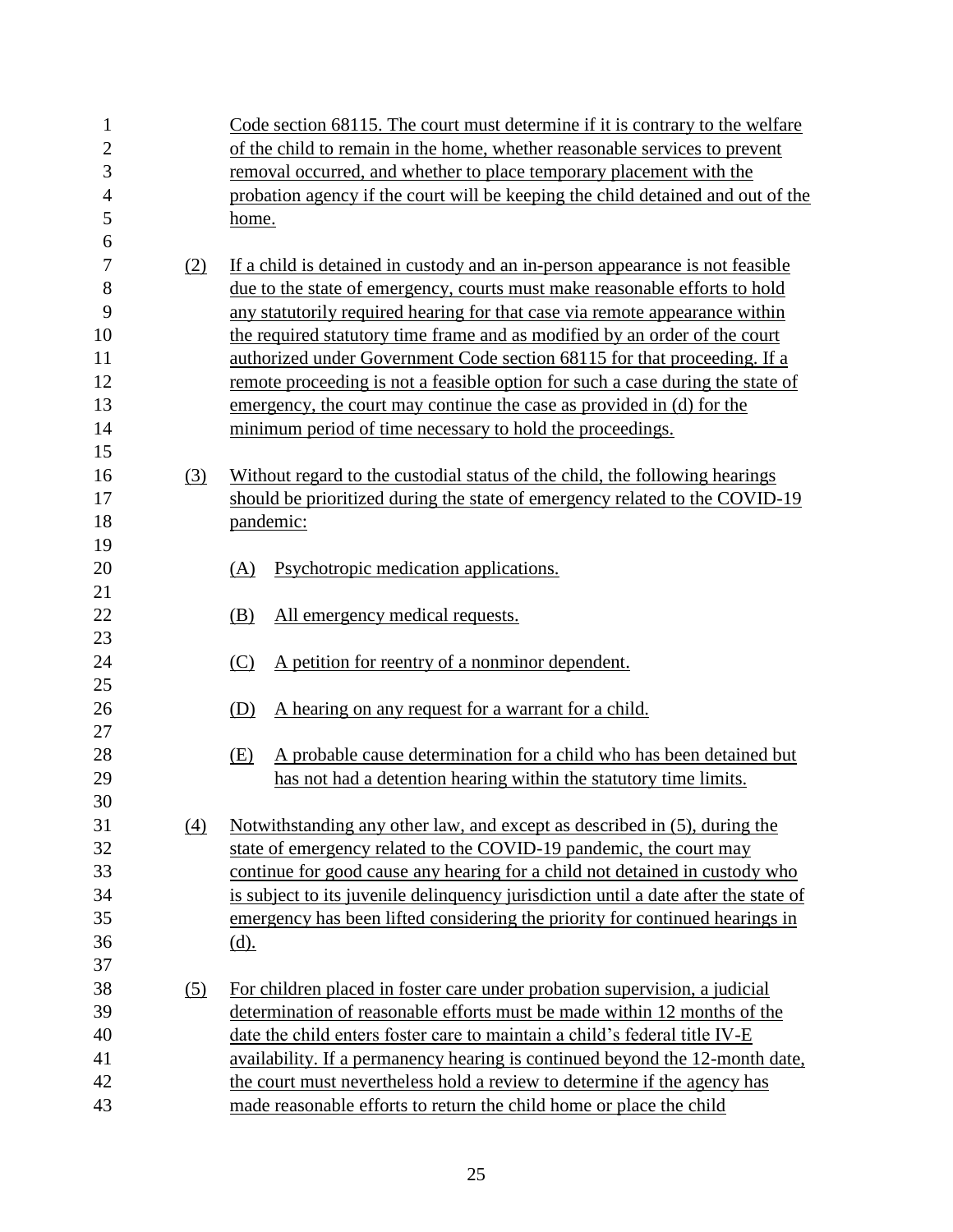| $\mathbf{1}$   |                |                   | permanently. This finding can be made without prejudice and may be                        |
|----------------|----------------|-------------------|-------------------------------------------------------------------------------------------|
| $\sqrt{2}$     |                |                   | reconsidered at a full hearing.                                                           |
| 3              |                |                   |                                                                                           |
| $\overline{4}$ | $\overline{c}$ |                   | <u>Proceedings with remote appearances during the state of emergency.</u>                 |
| 5              |                |                   |                                                                                           |
| 6              |                | (1)               | A court may hold any proceeding under this rule via remote technology                     |
| $\tau$         |                |                   | consistent with rule 5.531 and emergency rule 3.                                          |
| $8\,$          |                |                   |                                                                                           |
| 9              |                | (2)               | At the beginning of any hearing conducted with one or more participants                   |
| 10             |                |                   | appearing remotely, the court must admonish all the participants that the                 |
| 11             |                |                   | proceeding is confidential and of the possible sanctions for violating                    |
| 12             |                |                   | confidentiality.                                                                          |
| 13             |                |                   |                                                                                           |
| 14             |                | $\left( 3\right)$ | The court is responsible for giving notice of remote hearings, except for                 |
| 15             |                |                   | notice to a victim, which is the responsibility of the prosecuting attorney or            |
| 16             |                |                   | the probation department. Notice is required for all parties and may include              |
| 17             |                |                   | notice by telephone or other electronic means. The notice must also include               |
| 18             |                |                   | instructions on how to participate in the hearing remotely.                               |
| 19             |                |                   |                                                                                           |
| 20             |                | $\left(4\right)$  | During the state of emergency, the court has broad discretion to take evidence            |
| 21             |                |                   | in the manner most compatible with the remote hearing process, including                  |
| 22             |                |                   | but not limited to taking testimony by written declaration. If counsel for a              |
| 23             |                |                   | child or the prosecuting attorney objects to the court's evidentiary                      |
| 24             |                |                   | procedures, that is a basis for issuing a continuance under (d).                          |
| 25             |                |                   |                                                                                           |
| 26             | <u>(d)</u>     |                   | Continuances of hearings during the state of emergency.                                   |
| 27             |                |                   |                                                                                           |
| 28             |                |                   | Notwithstanding any other law, the court may for good cause continue any hearing          |
| 29             |                |                   | other than a detention hearing for a child who is detained in custody. In making this     |
| 30             |                |                   | determination, the court must consider the custody status of the child, whether there     |
| 31             |                |                   | are evidentiary issues that are contested, and, if so, the ability for those issues to be |
| 32             |                |                   | fairly contested via a remote proceeding.                                                 |
| 33             |                |                   |                                                                                           |
| 34<br>35       | <u>(e)</u>     |                   | <b>Extension of time limits under Welfare and Institutions Code section 709</b>           |
| 36             |                |                   | In any case in which a child has been found incompetent under Welfare and                 |
| 37             |                |                   | Institutions Code section 709 and that child is eligible for remediation services or      |
| 38             |                |                   | has been found to require secure detention, any time limits imposed by section 709        |
| 39             |                |                   | for provision of services or for secure detention are tolled for the period of the state  |
| 40             |                |                   | of emergency if the court finds that remediation services could not be provided           |
| 41             |                |                   | because of the state of emergency.                                                        |
| 42             |                |                   |                                                                                           |
|                |                |                   |                                                                                           |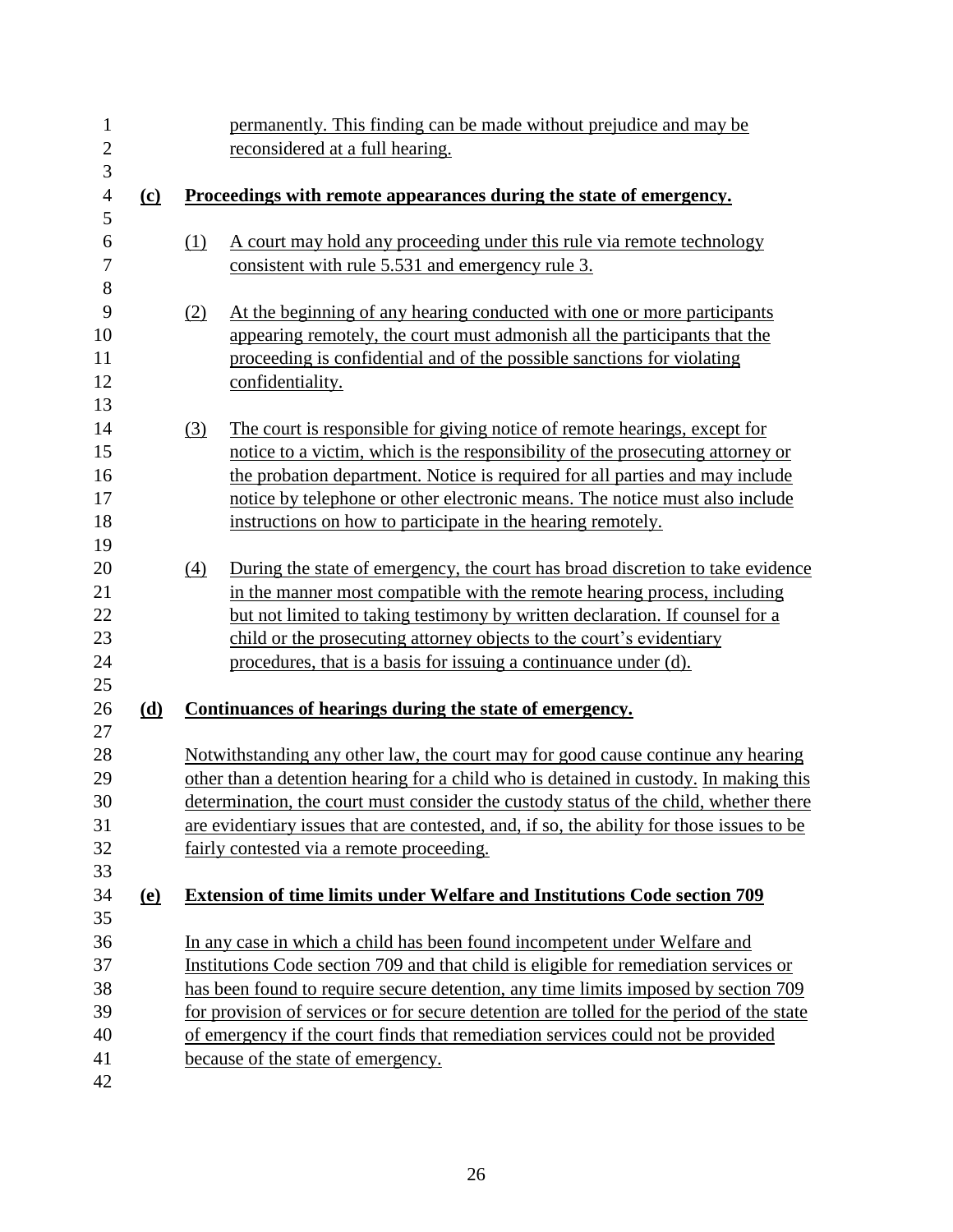| $\mathbf{1}$     | <u>(f)</u>                             |                   | <b>Sunset of rule</b>                                                                                                                                         |
|------------------|----------------------------------------|-------------------|---------------------------------------------------------------------------------------------------------------------------------------------------------------|
| $\overline{2}$   |                                        |                   |                                                                                                                                                               |
| 3                |                                        |                   | This rule will remain in effect until 90 days after the Governor declares that the                                                                            |
| $\overline{4}$   |                                        |                   | state of emergency related to the COVID-19 pandemic is lifted, or until amended or                                                                            |
| 5                |                                        |                   | repealed by the Judicial Council.                                                                                                                             |
| 6                |                                        |                   |                                                                                                                                                               |
| $\boldsymbol{7}$ |                                        |                   |                                                                                                                                                               |
| 8                |                                        |                   | Emergency Rule 8. Emergency orders: temporary restraining or protective orders                                                                                |
| 9                |                                        |                   |                                                                                                                                                               |
| 10               | (a)                                    |                   | <b>Application</b>                                                                                                                                            |
| 11               |                                        |                   |                                                                                                                                                               |
| 12               |                                        |                   | Notwithstanding any other law, this rule applies to any emergency protective order,                                                                           |
| 13               |                                        |                   | temporary restraining order, or criminal protective order that was requested, issued,                                                                         |
| 14               |                                        |                   | or set to expire during the state of emergency related to the COVID-19 pandemic.                                                                              |
| 15               |                                        |                   | This includes requests and orders issued under Family Code sections 6250 or 6300,                                                                             |
| 16<br>17         |                                        |                   | Code of Civil Procedure sections 527.6, 527.8, or 527.85, Penal Code sections<br>136.2, 18125 or 18150, or Welfare and Institutions Code sections 213.5, 304, |
| 18               |                                        |                   | 362.4, or 15657.03, and including any of the foregoing orders issued in connection                                                                            |
| 19               |                                        |                   | with an order for modification of a custody or visitation order issued pursuant to a                                                                          |
| 20               |                                        |                   | dissolution, legal separation, nullity, or parentage proceeding under Family Code                                                                             |
| 21               |                                        |                   | section 6221.                                                                                                                                                 |
| 22               |                                        |                   |                                                                                                                                                               |
| 23               | <u>(b)</u>                             |                   | <b>Duration of orders</b>                                                                                                                                     |
| 24               |                                        |                   |                                                                                                                                                               |
| 25               |                                        | (1)               | Any emergency protective order made under Family Code section 6250 that                                                                                       |
| 26               |                                        |                   | is issued or set to expire during the state of emergency, must remain in effect                                                                               |
| 27               |                                        |                   | for up to 30 days from the date of issuance.                                                                                                                  |
| 28               |                                        |                   |                                                                                                                                                               |
| 29               |                                        | (2)               | Any temporary restraining order or gun violence emergency protective order,                                                                                   |
| 30               |                                        |                   | issued or set to expire during the state of emergency, must remain in effect                                                                                  |
| 31               |                                        |                   | for a period of time that the court determines is sufficient to allow for a                                                                                   |
| 32               |                                        |                   | hearing on the long-term order to occur, for up to 90 days from the date of                                                                                   |
| 33               |                                        |                   | <i>issuance.</i>                                                                                                                                              |
| 34               |                                        |                   |                                                                                                                                                               |
| 35               |                                        | $\left( 3\right)$ | Any criminal protective order, subject to this rule, set to expire during the                                                                                 |
| 36               |                                        |                   | state of emergency, must be automatically extended for a period of 90 days,                                                                                   |
| 37               |                                        |                   | or until the matter can be heard, whichever occurs first.                                                                                                     |
| 38               |                                        |                   |                                                                                                                                                               |
| 39               | $\left( \underline{\mathbf{c}}\right)$ |                   | <b>Ex parte requests</b>                                                                                                                                      |
| 40               |                                        |                   |                                                                                                                                                               |
| 41               |                                        | (1)               | Courts must provide a means for the filing of ex parte requests for temporary                                                                                 |
| 42               |                                        |                   | restraining orders. Courts may do so by providing a physical location, drop                                                                                   |
| 43               |                                        |                   | box, or, if feasible, through electronic means.                                                                                                               |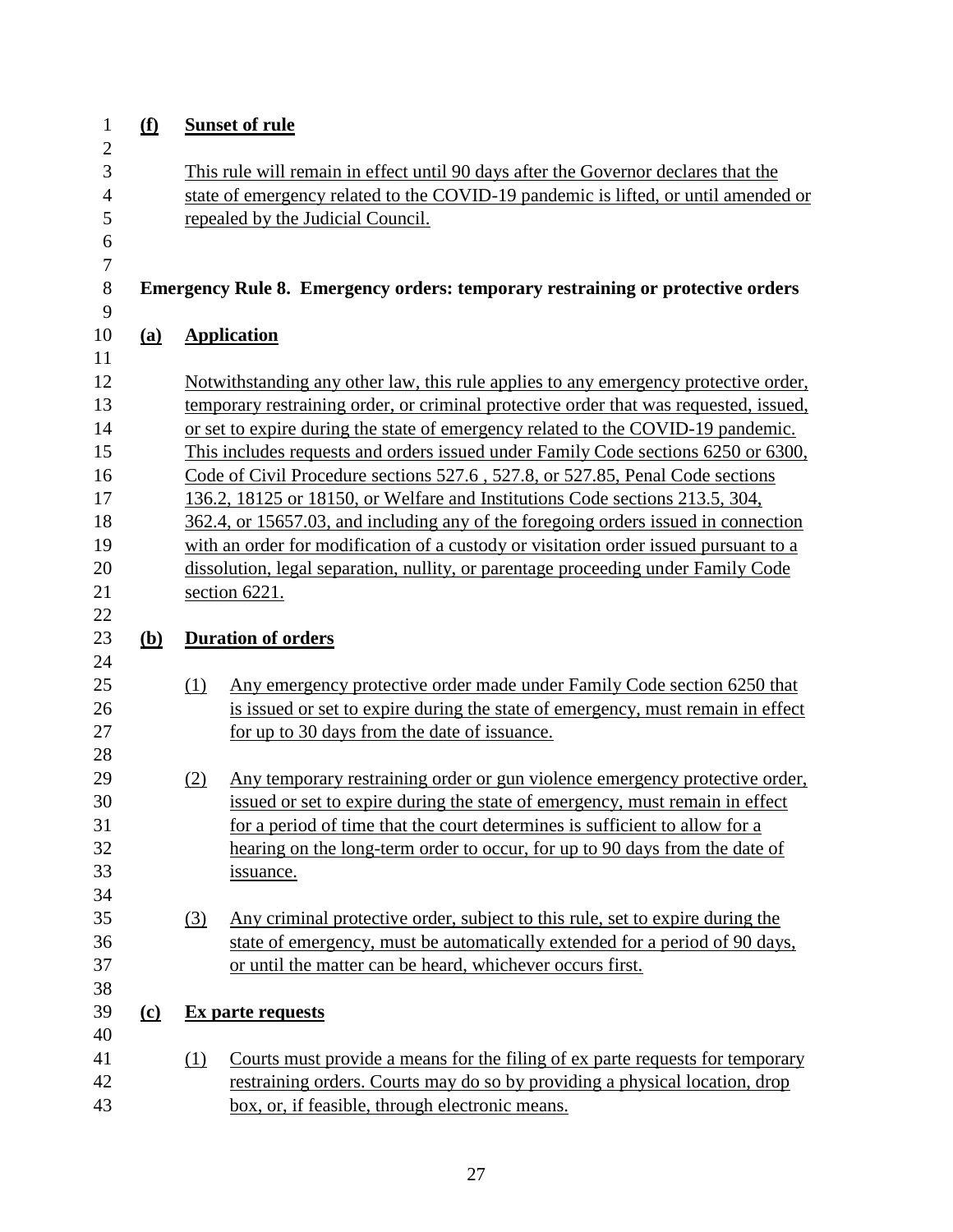| $\mathbf{1}$   |              |                                                                                          |  |  |  |
|----------------|--------------|------------------------------------------------------------------------------------------|--|--|--|
| $\overline{c}$ |              | Any ex parte request may be filed using an electronic signature by a party or<br>(2)     |  |  |  |
| 3              |              | a party's attorney.                                                                      |  |  |  |
| $\overline{4}$ |              |                                                                                          |  |  |  |
| 5              | (d)          | <b>Service of Orders</b>                                                                 |  |  |  |
| 6              |              |                                                                                          |  |  |  |
| 7              |              | If a respondent appears at a hearing by video, audio, or telephonically, and the         |  |  |  |
| 8              |              | court grants an order, in whole or in part, no further service is required upon the      |  |  |  |
| 9              |              | respondent for enforcement of the order, provided that the court follows the             |  |  |  |
| 10<br>11       |              | requirements of Family Code section 6384.                                                |  |  |  |
| 12             | (e)          | <b>Entry of orders into California Law Enforcement Telecommunications System</b>         |  |  |  |
| 13             |              |                                                                                          |  |  |  |
| 14             |              | Any orders issued by a court modifying the duration or expiration date of orders         |  |  |  |
| 15             |              | subject to this rule, must be transmitted to the Department of Justice through the       |  |  |  |
| 16             |              | California Law Enforcement Telecommunications System (CLETS), as provided in             |  |  |  |
| 17             |              | Family Code section 6380, without regard to whether they are issued on Judicial          |  |  |  |
| 18             |              | Council forms, or in another format during the state of emergency.                       |  |  |  |
| 19             |              |                                                                                          |  |  |  |
| 20             |              |                                                                                          |  |  |  |
| 21             |              | <b>Emergency rule 9. Toll the statutes of limitations for civil causes of action</b>     |  |  |  |
| 22             |              |                                                                                          |  |  |  |
| 23             |              | Notwithstanding any other law, the statutes of limitation for civil causes of action are |  |  |  |
| 24             |              | tolled from April 6, 2020, until 90 days after the Governor declares that the state of   |  |  |  |
| 25             |              | emergency related to the COVID-19 pandemic is lifted.                                    |  |  |  |
| 26             |              |                                                                                          |  |  |  |
| 27             |              |                                                                                          |  |  |  |
| 28             |              | <b>Emergency Rule 10. Extensions of time in which to bring a civil action to trial</b>   |  |  |  |
| 29             |              |                                                                                          |  |  |  |
| 30<br>31       | (a)          | <b>Extension of five years in which to bring a civil action to trial</b>                 |  |  |  |
| 32             |              | Notwithstanding any other law, including Code of Civil Procedure section 583.310,        |  |  |  |
| 33             |              | for all civil actions filed on or before April 6, 2020, the time in which to bring the   |  |  |  |
| 34             |              | action to trial is extended by six months for a total time of five years and six         |  |  |  |
| 35             |              | months.                                                                                  |  |  |  |
| 36             |              |                                                                                          |  |  |  |
| 37             | ( <b>b</b> ) | Extension of three years in which to bring a new trial                                   |  |  |  |
| 38             |              |                                                                                          |  |  |  |
| 39             |              | Notwithstanding any other law, including Code of Civil Procedure section 583.320,        |  |  |  |
| 40             |              | for all civil actions filed on or before April 6, 2020, if a new trial is granted in the |  |  |  |
| 41             |              | action, the three years provided in section 583.320 in which the action must again       |  |  |  |
| 42             |              | be brought to trial is extended by six months for a total time of three years and six    |  |  |  |